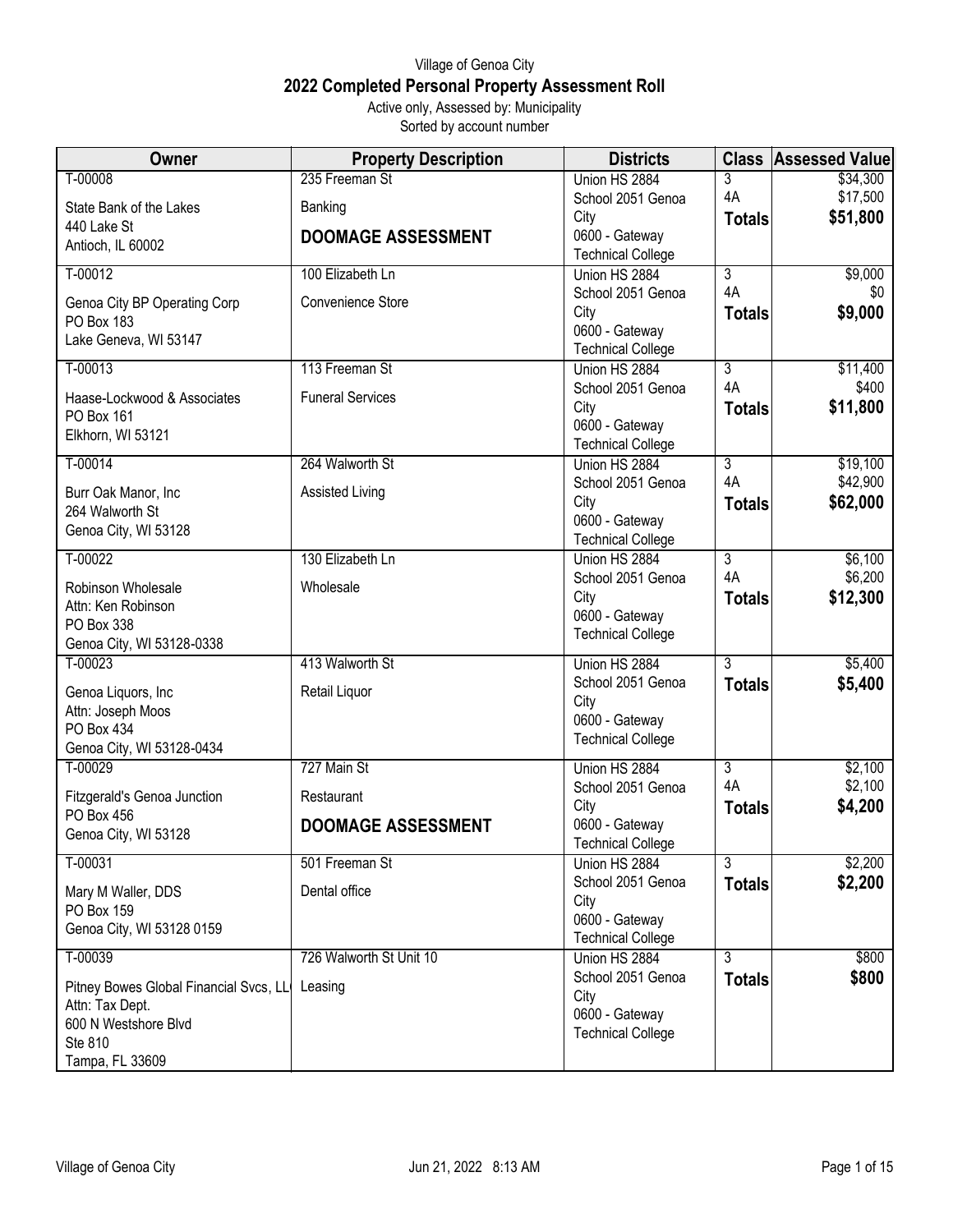| Owner                                     | <b>Property Description</b> | <b>Districts</b>          |                | <b>Class Assessed Value</b> |
|-------------------------------------------|-----------------------------|---------------------------|----------------|-----------------------------|
| T-00041                                   | 630 Walworth St             | Union HS 2884             |                | \$6,800                     |
| <b>Straight To Curley</b>                 | Salon                       | School 2051 Genoa<br>City | <b>Totals</b>  | \$6,800                     |
| Attn: Dolores K Vaughn<br>630 Walworth St | <b>DOOMAGE ASSESSMENT</b>   | 0600 - Gateway            |                |                             |
| Genoa City, WI 53128                      |                             | <b>Technical College</b>  |                |                             |
| T-00053                                   | 214 Freeman St              | Union HS 2884             | 3              | \$100                       |
| Trim Craft Aviation, Inc                  | Aircraft Repair Parts       | School 2051 Genoa<br>City | <b>Totals</b>  | \$100                       |
| 214 Freeman St                            |                             | 0600 - Gateway            |                |                             |
| PO Box 488<br>Genoa City, WI 53128        |                             | <b>Technical College</b>  |                |                             |
| T-00059                                   | 218 South Rd                | Union HS 2884             | 3              | \$6,800                     |
| Sto-Cote Products, Inc                    | Plastics                    | School 2051 Genoa         | 4A             | \$3,000                     |
| Attn: James E Stoller                     | <b>DOOMAGE ASSESSMENT</b>   | City<br>0600 - Gateway    | <b>Totals</b>  | \$9,800                     |
| 1555 Main St<br>Antioch, IL 60002-1933    |                             | <b>Technical College</b>  |                |                             |
| $T-00072$                                 | 130 Elizabeth Ln            | Union HS 2884             | $\overline{3}$ | \$8,400                     |
| GreatAmerica Financial Services Corp      | Leasing                     | School 2051 Genoa         | <b>Totals</b>  | \$8,400                     |
| 625 1st St SE                             |                             | City<br>0600 - Gateway    |                |                             |
| Cedar Rapids, IA 52401                    |                             | <b>Technical College</b>  |                |                             |
| T-00088                                   | 229 South Rd                | Union HS 2884             | 3              | \$8,000                     |
| Grayhawk Leasing, LLC                     | Leasing                     | School 2051 Genoa<br>City | <b>Totals</b>  | \$8,000                     |
| 1412 Main St                              |                             | 0600 - Gateway            |                |                             |
| Ste 1500<br>Dallas, TX 75202              |                             | <b>Technical College</b>  |                |                             |
| T-00090                                   | 809 County Rd H             | Union HS 2884             | $\overline{3}$ | \$3,400                     |
| C Smith Corp                              |                             | School 2051 Genoa         | <b>Totals</b>  | \$3,400                     |
| Attn: Mr. Charles Smith                   | <b>DOOMAGE ASSESSMENT</b>   | City<br>0600 - Gateway    |                |                             |
| 809 Cty Rd H<br>Genoa City, WI 53128      |                             | <b>Technical College</b>  |                |                             |
| T-00092                                   | 166 Carter St               | Union HS 2884             | 3              | \$7,000                     |
| DLS Electronic Systems, Inc               | Electronics                 | School 2051 Genoa         | <b>Totals</b>  | \$7,000                     |
| Attn: William Stumpf, Mgr                 | <b>DOOMAGE ASSESSMENT</b>   | City<br>0600 - Gateway    |                |                             |
| 166 S Carter St<br>Genoa City, WI 53128   |                             | <b>Technical College</b>  |                |                             |
| T-00101                                   | 139 Elizabeth Ln            | Union HS 2884             | 3              | \$100                       |
| Pitney Bowes, Inc                         | Leasing                     | School 2051 Genoa         | <b>Totals</b>  | \$100                       |
| 600 N Westshore Blvd                      |                             | City<br>0600 - Gateway    |                |                             |
| Ste 810<br>Tampa, FL 33609                |                             | <b>Technical College</b>  |                |                             |
| T-00103                                   | 716 Walworth St             | Union HS 2884             | $\overline{3}$ | \$2,400                     |
| Patel, Daksha                             | Grocery                     | School 2051 Genoa         | <b>Totals</b>  | \$2,400                     |
| d.b.a. Genoa City Foods                   |                             | City<br>0600 - Gateway    |                |                             |
| Attn: Daksha Patel                        |                             | <b>Technical College</b>  |                |                             |
| 716 Walworth St<br>Genoa City, WI 53128   |                             |                           |                |                             |
| $T-00112$                                 | 407 Walworth St             | Union HS 2884             | 3              | \$9,600                     |
| Nettleton Heavy Haulers, Inc              | Trucking                    | School 2051 Genoa         | <b>Totals</b>  | \$9,600                     |
| PO Box 307                                |                             | City<br>0600 - Gateway    |                |                             |
| Genoa City, WI 53128-0307                 |                             | <b>Technical College</b>  |                |                             |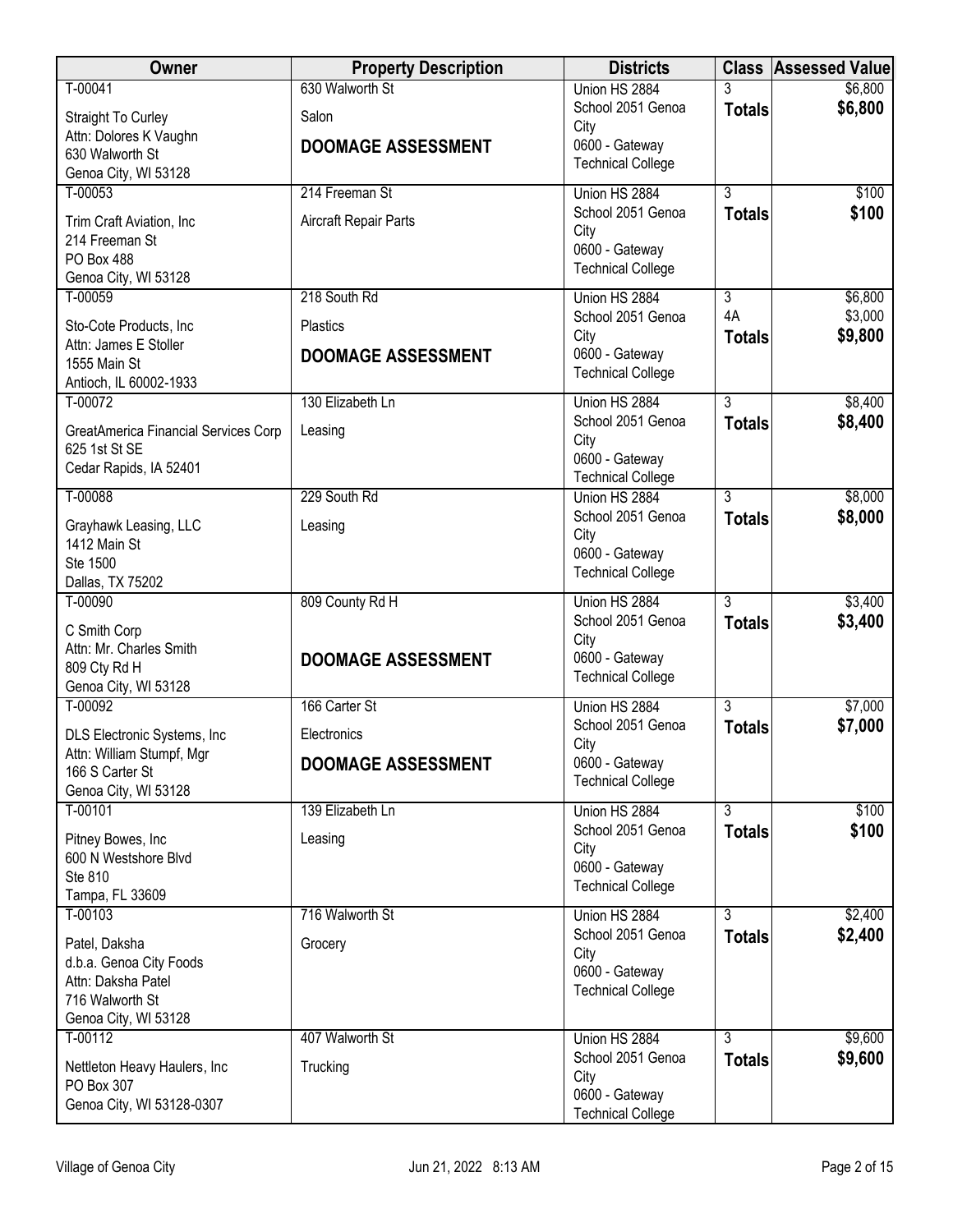| <b>Owner</b>                                                                                            | <b>Property Description</b>                  | <b>Districts</b>                                                                         |                                       | <b>Class Assessed Value</b> |
|---------------------------------------------------------------------------------------------------------|----------------------------------------------|------------------------------------------------------------------------------------------|---------------------------------------|-----------------------------|
| T-00125                                                                                                 | 770 Main St                                  | Union HS 2884                                                                            | 3                                     | \$8,400                     |
| Genoa Plaza Apartments<br>Attn: Pioneer Property Management Inc.<br>PO Box 703<br>Platteville, WI 53818 | <b>Apartment Rental</b>                      | School 2051 Genoa<br>City<br>0600 - Gateway<br><b>Technical College</b>                  | <b>Totals</b>                         | \$8,400                     |
| T-00128                                                                                                 | 190 Elizabeth Ln                             | Union HS 2884                                                                            | $\overline{3}$                        | \$3,500                     |
| Maestranzi Corp<br>Attn: Ernest Maestranzi<br>PO Box 824<br>Genoa City, WI 53128                        | <b>DOOMAGE ASSESSMENT</b>                    | School 2051 Genoa<br>City<br>0600 - Gateway<br><b>Technical College</b>                  | <b>Totals</b>                         | \$3,500                     |
| T-00134                                                                                                 | 503 First St                                 | Union HS 2884                                                                            | 4A                                    | \$700                       |
| <b>CA Construction</b><br>PO Box 112<br>Genoa City, WI 53128-0112                                       | Construction<br><b>DOOMAGE ASSESSMENT</b>    | School 2051 Genoa<br>City<br>0600 - Gateway                                              | <b>Totals</b>                         | \$700                       |
|                                                                                                         |                                              | <b>Technical College</b>                                                                 |                                       |                             |
| T-00136<br>Wayne's Pizza<br>Attn: Jay Canella<br>42475 N Pedersen Ln<br>Antioch, IL 60002               | 100 Elizabeth Ln Unit H<br><b>Food Sales</b> | Union HS 2884<br>School 2051 Genoa<br>City<br>0600 - Gateway<br><b>Technical College</b> | $\overline{3}$<br>4A<br><b>Totals</b> | \$200<br>\$2,200<br>\$2,400 |
| T-00137                                                                                                 | 1201 County Rd H Unit A-01                   | Union HS 2884                                                                            | 4B                                    | \$40,500                    |
| Woodlands Recreation Society, Inc.<br>1201 County Rd H #WRS-1<br>Genoa City, WI 53128                   | <b>Workmans Benefits</b>                     | School 2051 Genoa<br>City<br>0600 - Gateway<br><b>Technical College</b>                  | <b>Totals</b>                         | \$40,500                    |
| T-00138                                                                                                 | 1201 County Rd H Unit A-25                   | Union HS 2884                                                                            | 4B                                    | \$104,500                   |
| Woodlands Recreation Society, Inc<br>1201 County Rd H #WRS-1<br>Genoa City, WI 53128                    | <b>Workmans Benefits</b>                     | School 2051 Genoa<br>City<br>0600 - Gateway<br><b>Technical College</b>                  | <b>Totals</b>                         | \$104,500                   |
| T-00139                                                                                                 | 1201 County Rd H Unit A-03                   | Union HS 2884                                                                            | 4B                                    | \$62,000                    |
| Woodlands Recreation Society, Inc.<br>1201 County Rd H #WRS-1<br>Genoa City, WI 53128                   | <b>Workmans Benefits</b>                     | School 2051 Genoa<br>City<br>0600 - Gateway<br><b>Technical College</b>                  | <b>Totals</b>                         | \$62,000                    |
| T-00140                                                                                                 | 1201 County Rd H Unit C-42                   | Union HS 2884                                                                            | $\overline{AB}$                       | \$12,500                    |
| Woodlands Recreation Society, Inc.<br>1201 County Rd H #WRS-1<br>Genoa City, WI 53128                   | <b>Workmans Benefits</b>                     | School 2051 Genoa<br>City<br>0600 - Gateway<br><b>Technical College</b>                  | <b>Totals</b>                         | \$12,500                    |
| $T-00141$                                                                                               | 1201 County Rd H Unit A-32                   | Union HS 2884                                                                            | 4B                                    | \$42,500                    |
| Woodlands Recreation Society, Inc.<br>1201 County Rd H #WRS-1<br>Genoa City, WI 53128                   | <b>Workmans Benefits</b>                     | School 2051 Genoa<br>City<br>0600 - Gateway<br><b>Technical College</b>                  | <b>Totals</b>                         | \$42,500                    |
| T-00142                                                                                                 | 1201 County Rd H Unit A-05                   | Union HS 2884                                                                            | 4B                                    | \$49,500                    |
| Woodlands Recreation Society, Inc.<br>1201 County Rd H #WRS-1<br>Genoa City, WI 53128                   | <b>Workmans Benefits</b>                     | School 2051 Genoa<br>City<br>0600 - Gateway<br><b>Technical College</b>                  | <b>Totals</b>                         | \$49,500                    |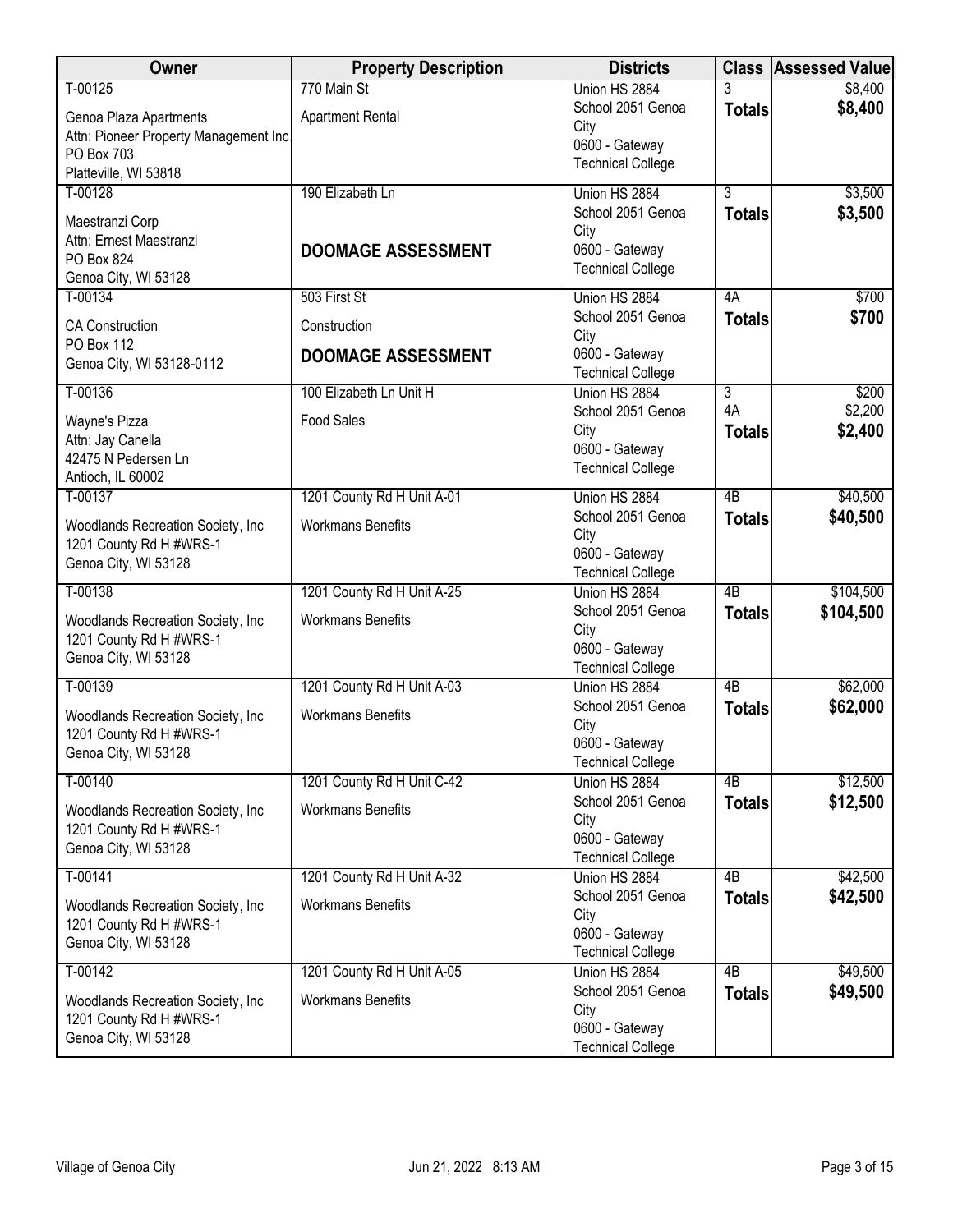| Owner                                                                                 | <b>Property Description</b> | <b>Districts</b>                                                        | <b>Class</b>    | <b>Assessed Value</b> |
|---------------------------------------------------------------------------------------|-----------------------------|-------------------------------------------------------------------------|-----------------|-----------------------|
| T-00144                                                                               | 1201 County Rd H Unit B-01  | Union HS 2884                                                           | $\overline{AB}$ | \$53,900              |
| Woodlands Recreation Society, Inc.<br>1201 County Rd H #WRS-1<br>Genoa City, WI 53128 | <b>Workmans Benefits</b>    | School 2051 Genoa<br>City<br>0600 - Gateway<br><b>Technical College</b> | <b>Totals</b>   | \$53,900              |
| T-00145                                                                               | 1201 County Rd H Unit B-10  | Union HS 2884                                                           | 4B              | \$36,000              |
| Woodlands Recreation Society, Inc<br>1201 County Rd H #WRS-1<br>Genoa City, WI 53128  | <b>Workmans Benefits</b>    | School 2051 Genoa<br>City<br>0600 - Gateway<br><b>Technical College</b> | <b>Totals</b>   | \$36,000              |
| T-00146                                                                               | 1201 County Rd H Unit B-11  | Union HS 2884                                                           | 4B              | \$45,500              |
| Woodlands Recreation Society, Inc.<br>1201 County Rd H #WRS-1<br>Genoa City, WI 53128 | <b>Workmans Benefits</b>    | School 2051 Genoa<br>City<br>0600 - Gateway<br><b>Technical College</b> | <b>Totals</b>   | \$45,500              |
| T-00147                                                                               | 1201 County Rd H Unit B-12  | Union HS 2884                                                           | 4 <sub>B</sub>  | \$13,500              |
| Woodlands Recreation Society, Inc.<br>1201 County Rd H #WRS-1<br>Genoa City, WI 53128 | <b>Workmans Benefits</b>    | School 2051 Genoa<br>City<br>0600 - Gateway<br><b>Technical College</b> | <b>Totals</b>   | \$13,500              |
| T-00148                                                                               | 1201 County Rd H Unit A-12  | Union HS 2884                                                           | 4B              | \$19,500              |
| Woodlands Recreation Society, Inc<br>1201 County Rd H #WRS-1<br>Genoa City, WI 53128  | <b>Workmans Benefits</b>    | School 2051 Genoa<br>City<br>0600 - Gateway<br><b>Technical College</b> | <b>Totals</b>   | \$19,500              |
| T-00149                                                                               | 1201 County Rd H Unit B-14  | Union HS 2884                                                           | $\overline{AB}$ | \$16,000              |
| Woodlands Recreation Society, Inc.<br>1201 County Rd H #WRS-1<br>Genoa City, WI 53128 | <b>Workmans Benefits</b>    | School 2051 Genoa<br>City<br>0600 - Gateway<br><b>Technical College</b> | <b>Totals</b>   | \$16,000              |
| T-00150                                                                               | 1201 County Rd H Unit B-15  | Union HS 2884                                                           | $\overline{AB}$ | \$38,000              |
| Woodlands Recreation Society, Inc<br>1201 County Rd H #WRS-1<br>Genoa City, WI 53128  | <b>Workmans Benefits</b>    | School 2051 Genoa<br>City<br>0600 - Gateway<br><b>Technical College</b> | <b>Totals</b>   | \$38,000              |
| T-00151                                                                               | 1201 County Rd H Unit B-16  | Union HS 2884                                                           | $\overline{AB}$ | \$41,000              |
| Woodlands Recreation Society, Inc.<br>1201 County Rd H #WRS-1<br>Genoa City, WI 53128 | <b>Workmans Benefits</b>    | School 2051 Genoa<br>City<br>0600 - Gateway<br><b>Technical College</b> | <b>Totals</b>   | \$41,000              |
| T-00152                                                                               | 1201 County Rd H Unit B-17  | Union HS 2884                                                           | 4B              | \$8,000               |
| Woodlands Recreation Society, Inc.<br>1201 County Rd H #WRS-1<br>Genoa City, WI 53128 | <b>Workmans Benefits</b>    | School 2051 Genoa<br>City<br>0600 - Gateway<br><b>Technical College</b> | <b>Totals</b>   | \$8,000               |
| T-00153                                                                               | 1201 County Rd H Unit B-18  | Union HS 2884                                                           | 4B              | \$54,800              |
| Woodlands Recreation Society, Inc.<br>1201 County Rd H #WRS-1<br>Genoa City, WI 53128 | <b>Workmans Benefits</b>    | School 2051 Genoa<br>City<br>0600 - Gateway<br><b>Technical College</b> | <b>Totals</b>   | \$54,800              |
| $T-00154$                                                                             | 1201 County Rd H Unit B-19  | Union HS 2884                                                           | 4B              | \$15,000              |
| Woodlands Recreation Society, Inc.<br>1201 County Rd H #WRS-1<br>Genoa City, WI 53128 | <b>Workmans Benefits</b>    | School 2051 Genoa<br>City<br>0600 - Gateway<br><b>Technical College</b> | <b>Totals</b>   | \$15,000              |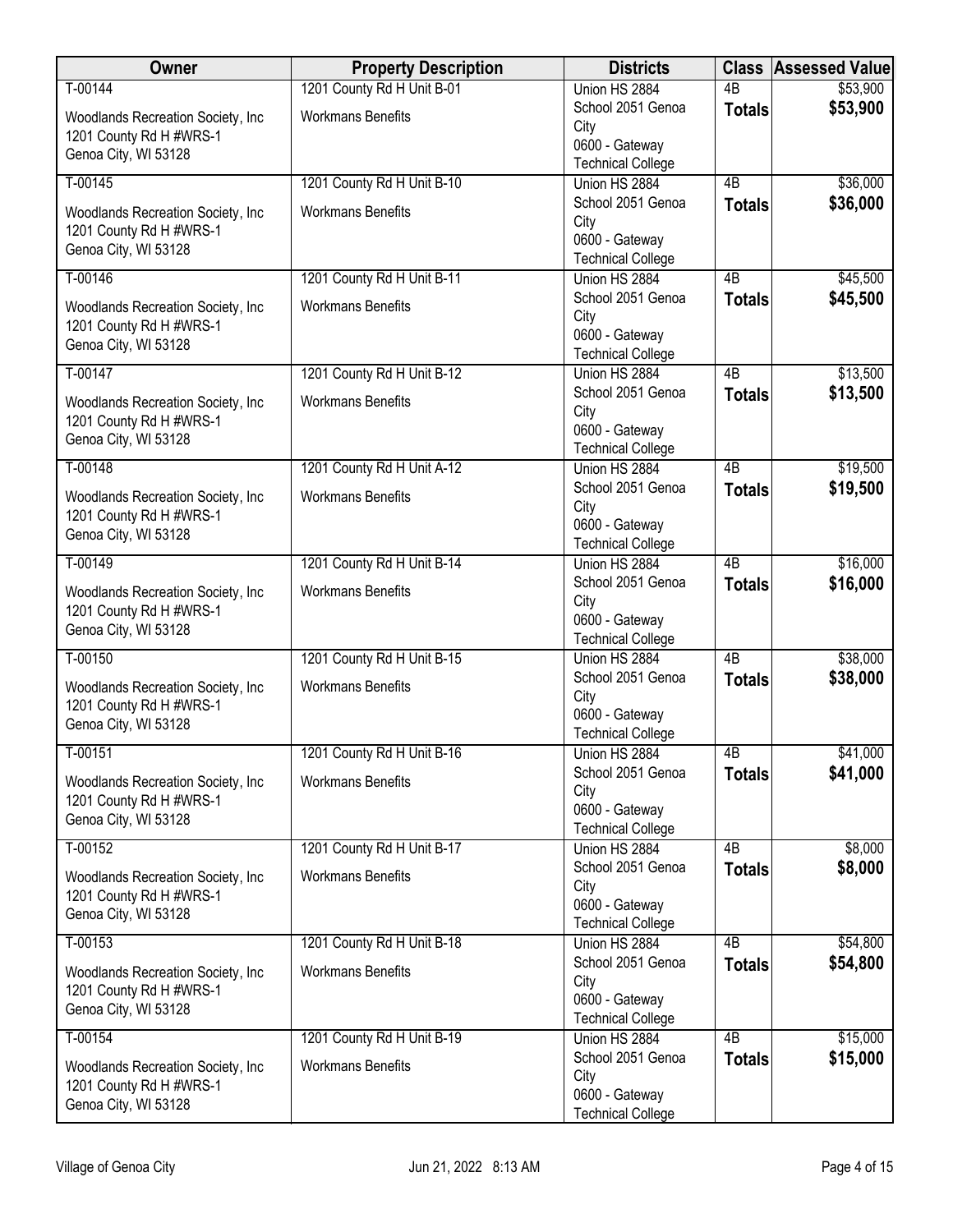| Owner                                                                                 | <b>Property Description</b> | <b>Districts</b>                                                        | <b>Class</b>    | <b>Assessed Value</b> |
|---------------------------------------------------------------------------------------|-----------------------------|-------------------------------------------------------------------------|-----------------|-----------------------|
| T-00155                                                                               | 1201 County Rd H Unit B-02  | Union HS 2884                                                           | $\overline{AB}$ | \$36,500              |
| Woodlands Recreation Society, Inc.<br>1201 County Rd H #WRS-1<br>Genoa City, WI 53128 | <b>Workmans Benefits</b>    | School 2051 Genoa<br>City<br>0600 - Gateway<br><b>Technical College</b> | <b>Totals</b>   | \$36,500              |
| T-00156                                                                               | 1201 County Rd H Unit B-20  | Union HS 2884                                                           | 4B              | \$24,000              |
| Woodlands Recreation Society, Inc<br>1201 County Rd H #WRS-1<br>Genoa City, WI 53128  | <b>Workmans Benefits</b>    | School 2051 Genoa<br>City<br>0600 - Gateway<br><b>Technical College</b> | <b>Totals</b>   | \$24,000              |
| T-00157                                                                               | 1201 County Rd H Unit B-22  | Union HS 2884                                                           | 4B              | \$38,200              |
| Woodlands Recreation Society, Inc.<br>1201 County Rd H #WRS-1<br>Genoa City, WI 53128 | <b>Workmans Benefits</b>    | School 2051 Genoa<br>City<br>0600 - Gateway<br><b>Technical College</b> | <b>Totals</b>   | \$38,200              |
| T-00158                                                                               | 1201 County Rd H Unit B-23  | Union HS 2884                                                           | 4 <sub>B</sub>  | \$18,500              |
| Woodlands Recreation Society, Inc.<br>1201 County Rd H #WRS-1<br>Genoa City, WI 53128 | <b>Workmans Benefits</b>    | School 2051 Genoa<br>City<br>0600 - Gateway<br><b>Technical College</b> | <b>Totals</b>   | \$18,500              |
| T-00160                                                                               | 1201 County Rd H Unit B-24  | Union HS 2884                                                           | 4B              | \$49,900              |
| Woodlands Recreation Society, Inc<br>1201 County Rd H #WRS-1<br>Genoa City, WI 53128  | <b>Workmans Benefits</b>    | School 2051 Genoa<br>City<br>0600 - Gateway<br><b>Technical College</b> | <b>Totals</b>   | \$49,900              |
| T-00161                                                                               | 1201 County Rd H Unit B-25  | Union HS 2884                                                           | $\overline{AB}$ | \$25,500              |
| Woodlands Recreation Society, Inc.<br>1201 County Rd H #WRS-1<br>Genoa City, WI 53128 | <b>Workmans Benefits</b>    | School 2051 Genoa<br>City<br>0600 - Gateway<br><b>Technical College</b> | <b>Totals</b>   | \$25,500              |
| T-00162                                                                               | 1201 County Rd H Unit B-26  | Union HS 2884                                                           | $\overline{AB}$ | \$27,200              |
| Woodlands Recreation Society, Inc<br>1201 County Rd H #WRS-1<br>Genoa City, WI 53128  | <b>Workmans Benefits</b>    | School 2051 Genoa<br>City<br>0600 - Gateway<br><b>Technical College</b> | <b>Totals</b>   | \$27,200              |
| T-00163                                                                               | 1201 County Rd H Unit B-27  | Union HS 2884                                                           | $\overline{AB}$ | \$24,500              |
| Woodlands Recreation Society, Inc.<br>1201 County Rd H #WRS-1<br>Genoa City, WI 53128 | <b>Workmans Benefits</b>    | School 2051 Genoa<br>City<br>0600 - Gateway<br><b>Technical College</b> | <b>Totals</b>   | \$24,500              |
| T-00164                                                                               | 1201 County Rd H Unit B-28  | Union HS 2884                                                           | 4B              | \$78,200              |
| Woodlands Recreation Society, Inc.<br>1201 County Rd H #WRS-1<br>Genoa City, WI 53128 | <b>Workmans Benefits</b>    | School 2051 Genoa<br>City<br>0600 - Gateway<br><b>Technical College</b> | <b>Totals</b>   | \$78,200              |
| T-00165                                                                               | 1201 County Rd H Unit B-29  | Union HS 2884                                                           | 4B              | \$29,500              |
| Woodlands Recreation Society, Inc.<br>1201 County Rd H #WRS-1<br>Genoa City, WI 53128 | <b>Workmans Benefits</b>    | School 2051 Genoa<br>City<br>0600 - Gateway<br><b>Technical College</b> | <b>Totals</b>   | \$29,500              |
| T-00166                                                                               | 1201 County Rd H Unit B-03  | Union HS 2884                                                           | 4B              | \$73,500              |
| Woodlands Recreation Society, Inc.<br>1201 County Rd H #WRS-1<br>Genoa City, WI 53128 | <b>Workmans Benefits</b>    | School 2051 Genoa<br>City<br>0600 - Gateway<br><b>Technical College</b> | <b>Totals</b>   | \$73,500              |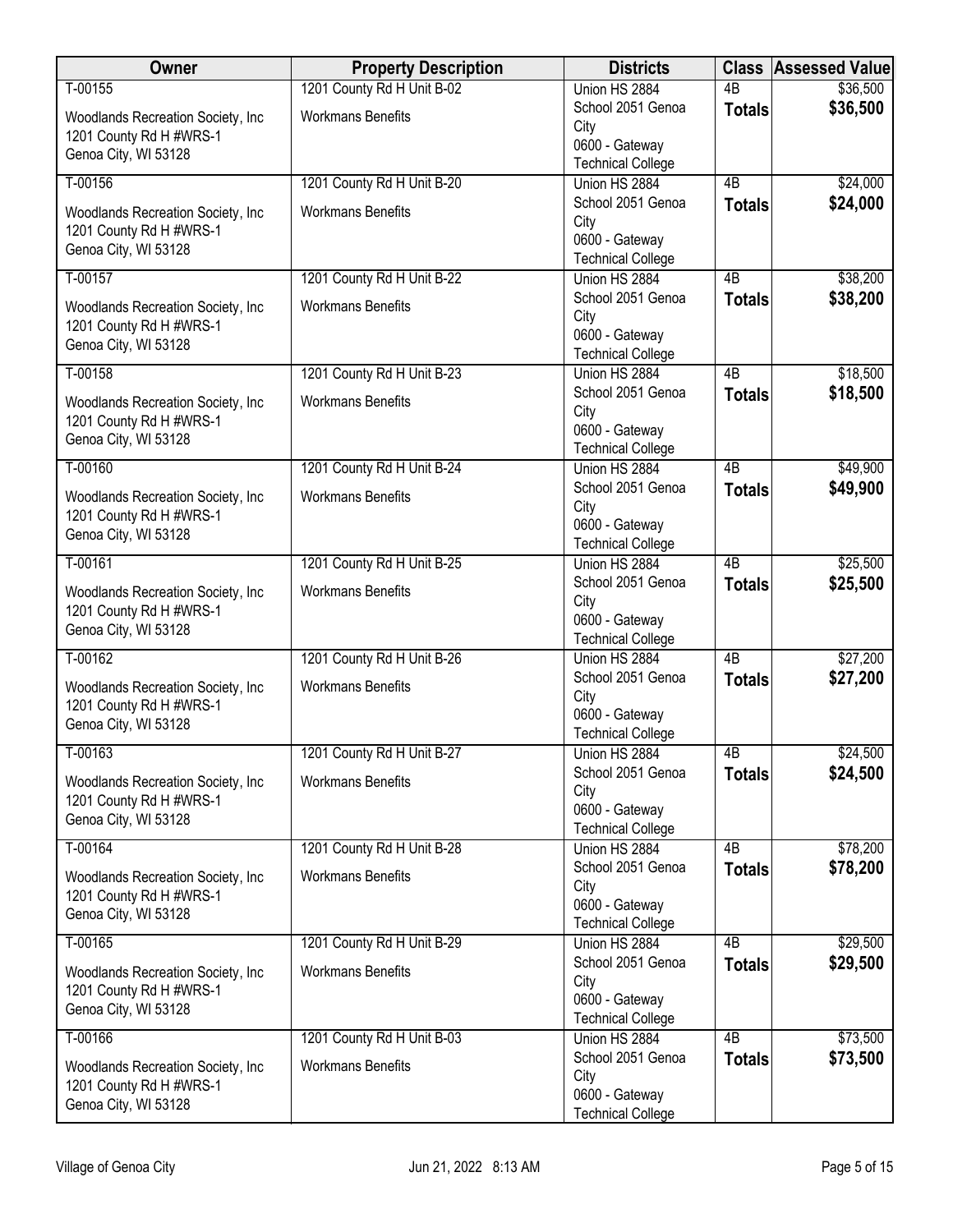| Owner                                                                                 | <b>Property Description</b> | <b>Districts</b>                                                        | <b>Class</b>    | <b>Assessed Value</b> |
|---------------------------------------------------------------------------------------|-----------------------------|-------------------------------------------------------------------------|-----------------|-----------------------|
| T-00167                                                                               | 1201 County Rd H Unit B-30  | Union HS 2884                                                           | $\overline{AB}$ | \$29,000              |
| Woodlands Recreation Society, Inc.<br>1201 County Rd H #WRS-1<br>Genoa City, WI 53128 | <b>Workmans Benefits</b>    | School 2051 Genoa<br>City<br>0600 - Gateway<br><b>Technical College</b> | <b>Totals</b>   | \$29,000              |
| T-00168                                                                               | 1201 County Rd H Unit B-32  | Union HS 2884                                                           | 4B              | \$60,100              |
| Woodlands Recreation Society, Inc<br>1201 County Rd H #WRS-1<br>Genoa City, WI 53128  | <b>Workmans Benefits</b>    | School 2051 Genoa<br>City<br>0600 - Gateway<br><b>Technical College</b> | <b>Totals</b>   | \$60,100              |
| T-00169                                                                               | 1201 County Rd H Unit B-34  | Union HS 2884                                                           | 4B              | \$37,300              |
| Woodlands Recreation Society, Inc.<br>1201 County Rd H #WRS-1<br>Genoa City, WI 53128 | <b>Workmans Benefits</b>    | School 2051 Genoa<br>City<br>0600 - Gateway<br><b>Technical College</b> | <b>Totals</b>   | \$37,300              |
| T-00170                                                                               | 1201 County Rd H Unit A-15  | Union HS 2884                                                           | 4 <sub>B</sub>  | \$24,400              |
| Woodlands Recreation Society, Inc.<br>1201 County Rd H #WRS-1<br>Genoa City, WI 53128 | <b>Workmans Benefits</b>    | School 2051 Genoa<br>City<br>0600 - Gateway<br><b>Technical College</b> | <b>Totals</b>   | \$24,400              |
| T-00171                                                                               | 1201 County Rd H Unit B-35  | Union HS 2884                                                           | 4B              | \$33,000              |
| Woodlands Recreation Society, Inc<br>1201 County Rd H #WRS-1<br>Genoa City, WI 53128  | <b>Workmans Benefits</b>    | School 2051 Genoa<br>City<br>0600 - Gateway<br><b>Technical College</b> | <b>Totals</b>   | \$33,000              |
| T-00174                                                                               | 1201 County Rd H Unit B-04  | Union HS 2884                                                           | $\overline{AB}$ | \$59,500              |
| Woodlands Recreation Society, Inc.<br>1201 County Rd H #WRS-1<br>Genoa City, WI 53128 | <b>Workmans Benefits</b>    | School 2051 Genoa<br>City<br>0600 - Gateway<br><b>Technical College</b> | <b>Totals</b>   | \$59,500              |
| $T-00175$                                                                             | 1201 County Rd H Unit B-05  | Union HS 2884                                                           | $\overline{AB}$ | \$38,800              |
| Woodlands Recreation Society, Inc<br>1201 County Rd H #WRS-1<br>Genoa City, WI 53128  | <b>Workmans Benefits</b>    | School 2051 Genoa<br>City<br>0600 - Gateway<br><b>Technical College</b> | <b>Totals</b>   | \$38,800              |
| T-00176                                                                               | 1201 County Rd H Unit B-06  | Union HS 2884                                                           | $\overline{AB}$ | \$15,000              |
| Woodlands Recreation Society, Inc.<br>1201 County Rd H #WRS-1<br>Genoa City, WI 53128 | <b>Workmans Benefits</b>    | School 2051 Genoa<br>City<br>0600 - Gateway<br><b>Technical College</b> | <b>Totals</b>   | \$15,000              |
| T-00177                                                                               | 1201 County Rd H Unit B-07  | Union HS 2884                                                           | 4B              | \$33,500              |
| Woodlands Recreation Society, Inc.<br>1201 County Rd H #WRS-1<br>Genoa City, WI 53128 | <b>Workmans Benefits</b>    | School 2051 Genoa<br>City<br>0600 - Gateway<br><b>Technical College</b> | <b>Totals</b>   | \$33,500              |
| T-00178                                                                               | 1201 County Rd H Unit B-08  | Union HS 2884                                                           | 4B              | \$40,000              |
| Woodlands Recreation Society, Inc.<br>1201 County Rd H #WRS-1<br>Genoa City, WI 53128 | <b>Workmans Benefits</b>    | School 2051 Genoa<br>City<br>0600 - Gateway<br><b>Technical College</b> | <b>Totals</b>   | \$40,000              |
| T-00179                                                                               | 1201 County Rd H Unit B-09  | Union HS 2884                                                           | 4B              | \$68,000              |
| Woodlands Recreation Society, Inc.<br>1201 County Rd H #WRS-1<br>Genoa City, WI 53128 | <b>Workmans Benefits</b>    | School 2051 Genoa<br>City<br>0600 - Gateway<br><b>Technical College</b> | <b>Totals</b>   | \$68,000              |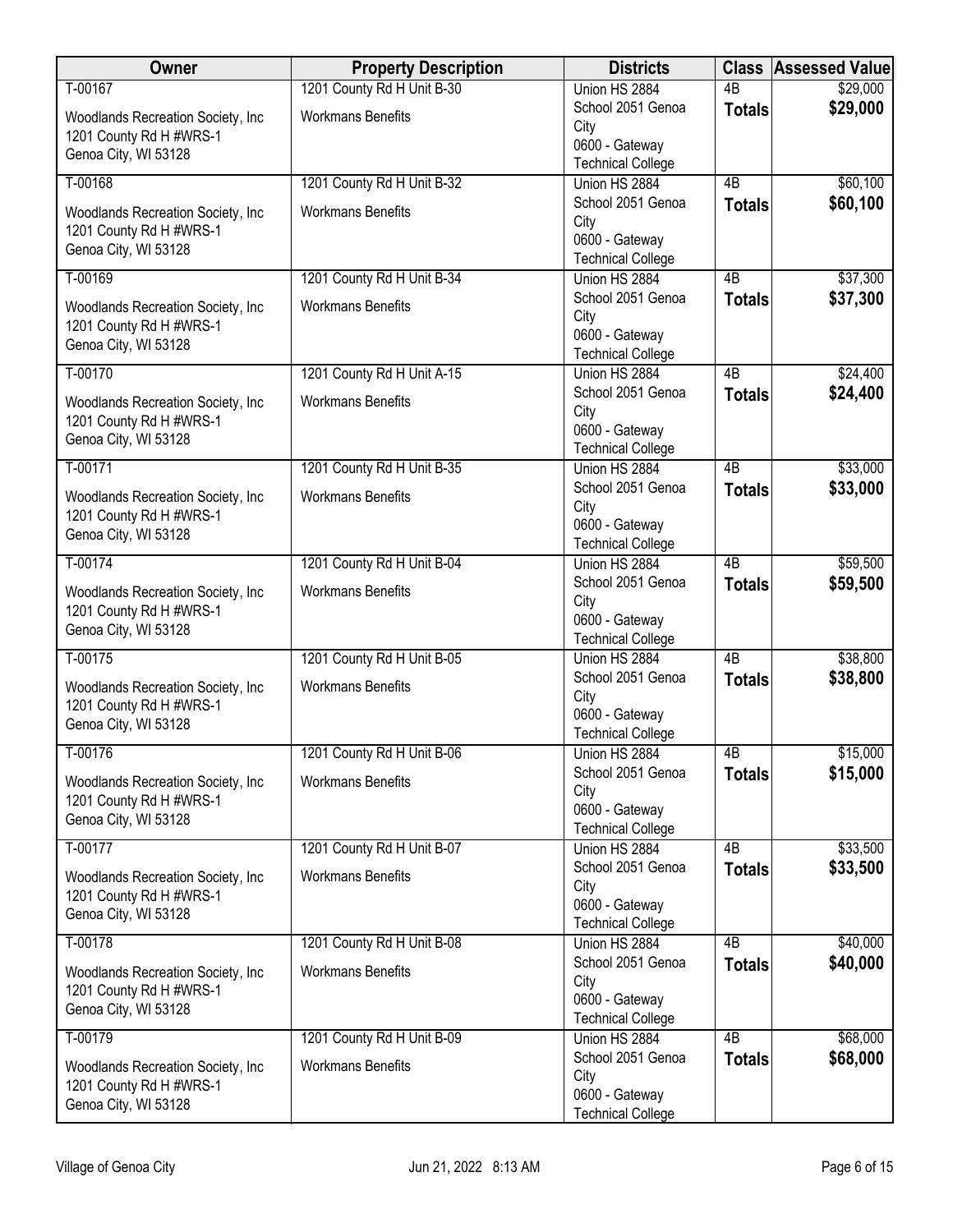| Owner                                                                                 | <b>Property Description</b> | <b>Districts</b>                                                        | <b>Class</b>    | <b>Assessed Value</b> |
|---------------------------------------------------------------------------------------|-----------------------------|-------------------------------------------------------------------------|-----------------|-----------------------|
| T-00180                                                                               | 1201 County Rd H Unit C-01  | Union HS 2884                                                           | $\overline{AB}$ | \$9,000               |
| Woodlands Recreation Society, Inc.<br>1201 County Rd H #WRS-1<br>Genoa City, WI 53128 | <b>Workmans Benefits</b>    | School 2051 Genoa<br>City<br>0600 - Gateway<br><b>Technical College</b> | <b>Totals</b>   | \$9,000               |
| T-00183                                                                               | 1201 County Rd H Unit C-11  | Union HS 2884                                                           | 4B              | \$7,900               |
| Woodlands Recreation Society, Inc<br>1201 County Rd H #WRS-1<br>Genoa City, WI 53128  | <b>Workmans Benefits</b>    | School 2051 Genoa<br>City<br>0600 - Gateway<br><b>Technical College</b> | <b>Totals</b>   | \$7,900               |
| T-00184                                                                               | 1201 County Rd H Unit C-12  | Union HS 2884                                                           | 4B              | \$14,500              |
| Woodlands Recreation Society, Inc.<br>1201 County Rd H #WRS-1<br>Genoa City, WI 53128 | <b>Workmans Benefits</b>    | School 2051 Genoa<br>City<br>0600 - Gateway<br><b>Technical College</b> | <b>Totals</b>   | \$14,500              |
| T-00185                                                                               | 1201 County Rd H Unit C-13  | Union HS 2884                                                           | 4 <sub>B</sub>  | \$41,900              |
| Woodlands Recreation Society, Inc.<br>1201 County Rd H #WRS-1<br>Genoa City, WI 53128 | <b>Workmans Benefits</b>    | School 2051 Genoa<br>City<br>0600 - Gateway<br><b>Technical College</b> | <b>Totals</b>   | \$41,900              |
| T-00186                                                                               | 1201 County Rd H Unit C-15  | Union HS 2884                                                           | 4B              | \$7,500               |
| Woodlands Recreation Society, Inc<br>1201 County Rd H #WRS-1<br>Genoa City, WI 53128  | <b>Workmans Benefits</b>    | School 2051 Genoa<br>City<br>0600 - Gateway<br><b>Technical College</b> | <b>Totals</b>   | \$7,500               |
| T-00187                                                                               | 1201 County Rd H Unit C-16  | Union HS 2884                                                           | $\overline{AB}$ | \$26,500              |
| Woodlands Recreation Society, Inc.<br>1201 County Rd H #WRS-1<br>Genoa City, WI 53128 | <b>Workmans Benefits</b>    | School 2051 Genoa<br>City<br>0600 - Gateway<br><b>Technical College</b> | <b>Totals</b>   | \$26,500              |
| T-00188                                                                               | 1201 County Rd H Unit C-17  | Union HS 2884                                                           | $\overline{AB}$ | \$92,500              |
| Woodlands Recreation Society, Inc<br>1201 County Rd H #WRS-1<br>Genoa City, WI 53128  | <b>Workmans Benefits</b>    | School 2051 Genoa<br>City<br>0600 - Gateway<br><b>Technical College</b> | <b>Totals</b>   | \$92,500              |
| T-00189                                                                               | 1201 County Rd H Unit C-19  | Union HS 2884                                                           | $\overline{AB}$ | \$16,800              |
| Woodlands Recreation Society, Inc.<br>1201 County Rd H #WRS-1<br>Genoa City, WI 53128 | <b>Workmans Benefits</b>    | School 2051 Genoa<br>City<br>0600 - Gateway<br><b>Technical College</b> | <b>Totals</b>   | \$16,800              |
| T-00190                                                                               | 1201 County Rd H Unit C-02  | Union HS 2884                                                           | 4B              | \$6,000               |
| Woodlands Recreation Society, Inc.<br>1201 County Rd H #WRS-1<br>Genoa City, WI 53128 | <b>Workmans Benefits</b>    | School 2051 Genoa<br>City<br>0600 - Gateway<br><b>Technical College</b> | <b>Totals</b>   | \$6,000               |
| T-00191                                                                               | 1201 County Rd H Unit C-20  | Union HS 2884                                                           | 4B              | \$36,000              |
| Woodlands Recreation Society, Inc.<br>1201 County Rd H #WRS-1<br>Genoa City, WI 53128 | <b>Workmans Benefits</b>    | School 2051 Genoa<br>City<br>0600 - Gateway<br><b>Technical College</b> | <b>Totals</b>   | \$36,000              |
| T-00192                                                                               | 1201 County Rd H Unit A-02  | Union HS 2884                                                           | 4B              | \$37,000              |
| Woodlands Recreation Society, Inc.<br>1201 County Rd H #WRS-1<br>Genoa City, WI 53128 | <b>Workmans Benefits</b>    | School 2051 Genoa<br>City<br>0600 - Gateway<br><b>Technical College</b> | <b>Totals</b>   | \$37,000              |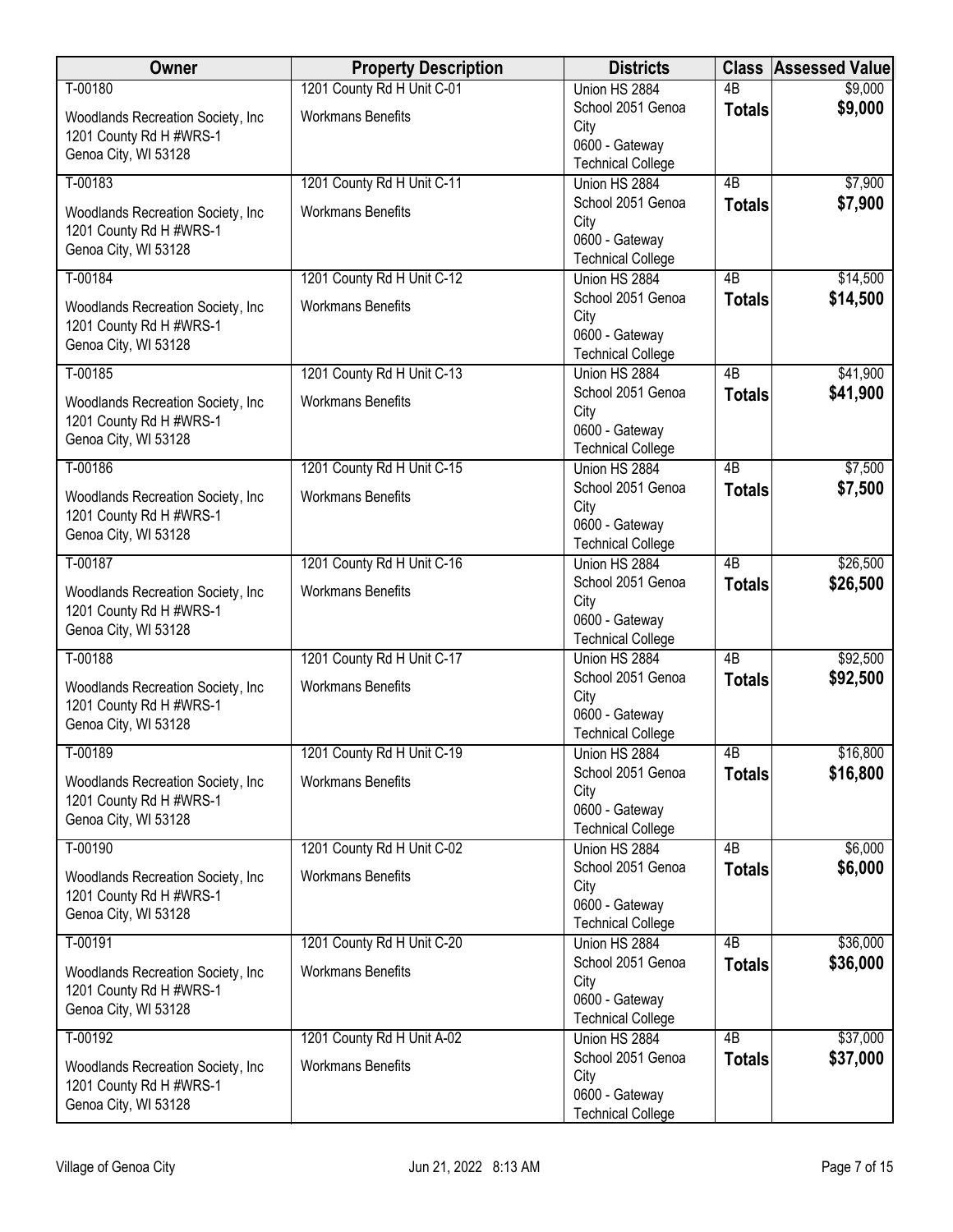| Owner                                                                                                                | <b>Property Description</b> | <b>Districts</b>                                                        | <b>Class</b>    | <b>Assessed Value</b> |
|----------------------------------------------------------------------------------------------------------------------|-----------------------------|-------------------------------------------------------------------------|-----------------|-----------------------|
| T-00194                                                                                                              | 1201 County Rd H Unit C-22  | Union HS 2884                                                           | $\overline{AB}$ | \$26,000              |
| Woodlands Recreation Society, Inc.<br>1201 County Rd H #WRS-1<br>Genoa City, WI 53128                                | <b>Workmans Benefits</b>    | School 2051 Genoa<br>City<br>0600 - Gateway                             | <b>Totals</b>   | \$26,000              |
| T-00195                                                                                                              | 1201 County Rd H Unit C-29  | <b>Technical College</b><br>Union HS 2884                               | $\overline{AB}$ | \$21,500              |
| Woodlands Recreation Society, Inc.<br>1201 County Rd H #WRS-1<br>Genoa City, WI 53128                                | <b>Workmans Benefits</b>    | School 2051 Genoa<br>City<br>0600 - Gateway<br><b>Technical College</b> | <b>Totals</b>   | \$21,500              |
| T-00196                                                                                                              | 1201 County Rd H Unit C-03  | Union HS 2884                                                           | 4B              | \$19,000              |
| Woodlands Recreation Society, Inc.<br>1201 County Rd H #WRS-1<br>Genoa City, WI 53128                                | <b>Workmans Benefits</b>    | School 2051 Genoa<br>City<br>0600 - Gateway<br><b>Technical College</b> | <b>Totals</b>   | \$19,000              |
| T-00197                                                                                                              | 1201 County Rd H Unit C-36  | Union HS 2884                                                           | 4 <sub>B</sub>  | \$72,000              |
| Woodlands Recreation Society, Inc.<br>Attn: Kim Sikorski/S Wagner<br>1201 County Rd H #WRS-1<br>Genos City, WI 53128 | <b>Workmans Benefits</b>    | School 2051 Genoa<br>City<br>0600 - Gateway<br><b>Technical College</b> | <b>Totals</b>   | \$72,000              |
| T-00199                                                                                                              | 1201 County Rd H Unit C-38  | Union HS 2884                                                           | $\overline{AB}$ | \$53,500              |
| Woodlands Recreation Society, Inc<br>1201 County Rd H #WRS-1<br>Genoa City, WI 53128                                 | <b>Workmans Benefits</b>    | School 2051 Genoa<br>City<br>0600 - Gateway<br><b>Technical College</b> | <b>Totals</b>   | \$53,500              |
| T-00200                                                                                                              | 1201 County Rd H Unit C-39  | Union HS 2884                                                           | 4 <sub>B</sub>  | \$53,900              |
| Woodlands Recreation Society, Inc<br>1201 County Rd H #WRS-1<br>Genoa City, WI 53128                                 | <b>Workmans Benefits</b>    | School 2051 Genoa<br>City<br>0600 - Gateway<br><b>Technical College</b> | <b>Totals</b>   | \$53,900              |
| T-00201                                                                                                              | 1201 County Rd H Unit C-04  | Union HS 2884                                                           | $\overline{AB}$ | \$39,800              |
| Woodlands Recreation Society, Inc.<br>1201 County Rd H #WRS-1<br>Genoa City, WI 53128                                | <b>Workmans Benefits</b>    | School 2051 Genoa<br>City<br>0600 - Gateway<br><b>Technical College</b> | <b>Totals</b>   | \$39,800              |
| T-00202                                                                                                              | 1201 County Rd H Unit C-05  | Union HS 2884                                                           | 4B              | \$55,000              |
| Woodlands Recreation Society, Inc.<br>1201 County Rd H #WRS-1<br>Genoa City, WI 53128                                | <b>Workmans Benefits</b>    | School 2051 Genoa<br>City<br>0600 - Gateway<br><b>Technical College</b> | <b>Totals</b>   | \$55,000              |
| T-00203                                                                                                              | 1201 County Rd H Unit A-20  | Union HS 2884                                                           | 4B              | \$20,500              |
| Woodlands Recreation Society, Inc.<br>1201 County Rd H #WRS-1<br>Genoa City, WI 53128                                | <b>Workmans Benefits</b>    | School 2051 Genoa<br>City<br>0600 - Gateway<br><b>Technical College</b> | <b>Totals</b>   | \$20,500              |
| T-00204                                                                                                              | 1201 County Rd H Unit C-06  | Union HS 2884                                                           | 4B              | \$6,500               |
| Woodlands Recreation Society, Inc.<br>Attn: Kim Sikorski/Clara<br>1201 County Rd H #WRS-1<br>Genoa City, WI 53128    | <b>Workmans Benefits</b>    | School 2051 Genoa<br>City<br>0600 - Gateway<br><b>Technical College</b> | <b>Totals</b>   | \$6,500               |
| T-00205                                                                                                              | 1201 County Rd H Unit C-07  | Union HS 2884<br>School 2051 Genoa                                      | $\overline{AB}$ | \$10,000<br>\$10,000  |
| Woodlands Recreation Society, Inc.<br>1201 County Rd H #WRS-1<br>Genoa City, WI 53128                                | <b>Workmans Benefits</b>    | City<br>0600 - Gateway<br><b>Technical College</b>                      | <b>Totals</b>   |                       |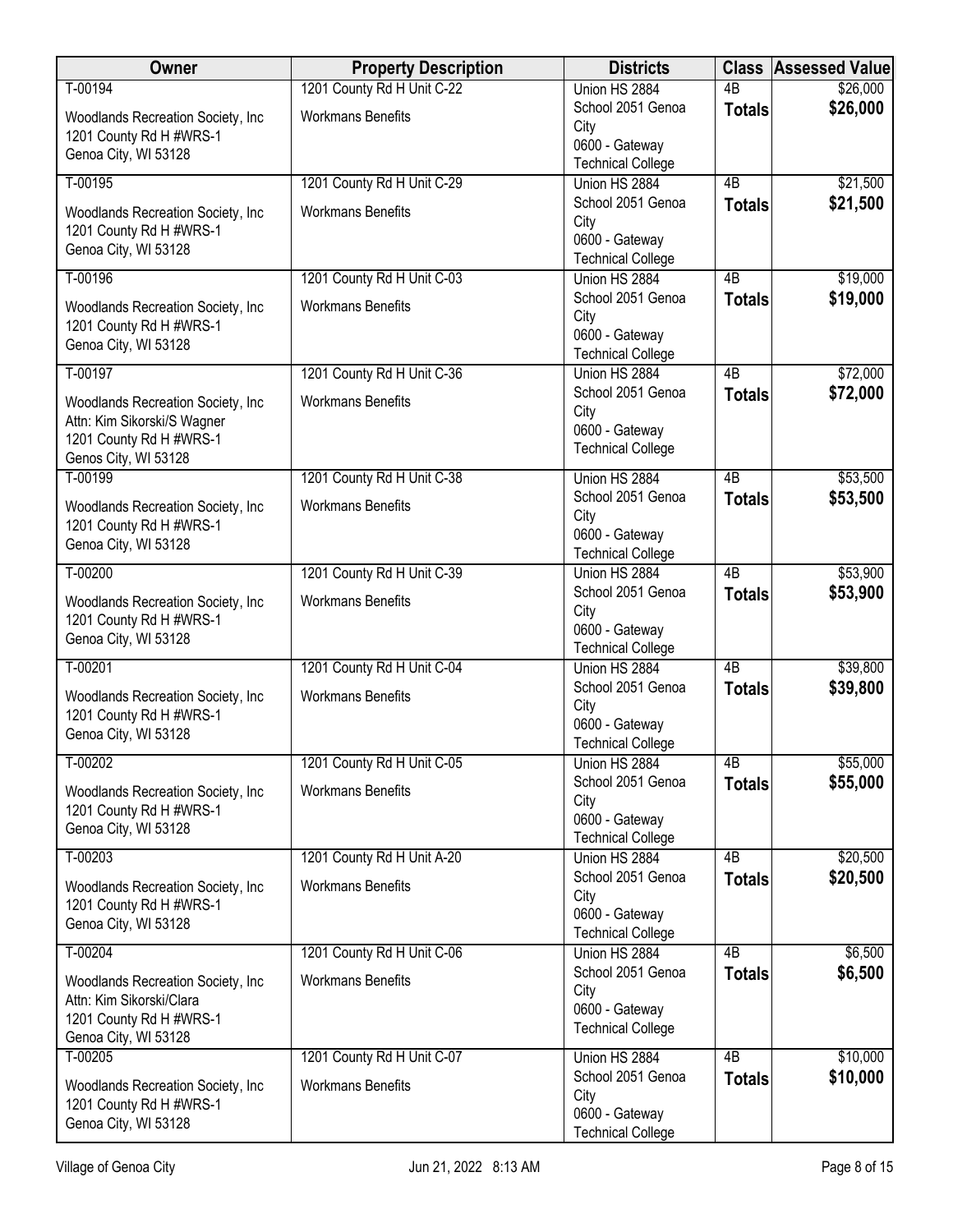| Owner                                                                                                             | <b>Property Description</b>            | <b>Districts</b>                                                        | <b>Class</b>        | <b>Assessed Value</b> |
|-------------------------------------------------------------------------------------------------------------------|----------------------------------------|-------------------------------------------------------------------------|---------------------|-----------------------|
| T-00207                                                                                                           | 1201 County Rd H Unit JC-02            | Union HS 2884                                                           | $\overline{AB}$     | \$89,400              |
| Woodlands Recreation Society, Inc.<br>1201 County Rd H #WRS-1<br>Genoa City, WI 53128                             | <b>Workmans Benefits</b>               | School 2051 Genoa<br>City<br>0600 - Gateway<br><b>Technical College</b> | <b>Totals</b>       | \$89,400              |
| T-00208                                                                                                           | 1201 County Rd H Unit JC-03            | Union HS 2884                                                           | 4B                  | \$86,900              |
| Woodlands Recreation Society, Inc.<br>1201 County Rd H #WRS-1<br>Genoa City, WI 53128                             | <b>Workmans Benefits</b>               | School 2051 Genoa<br>City<br>0600 - Gateway<br><b>Technical College</b> | <b>Totals</b>       | \$86,900              |
| T-00209                                                                                                           | 1201 County Rd H Unit JC-04            | Union HS 2884                                                           | 4B                  | \$79,000              |
| Woodlands Recreation Society, Inc.<br>Attn: Kim Sikorski/Clara<br>1201 County Rd H #WRS-1<br>Genoa City, WI 53128 | <b>Workmans Benefits</b>               | School 2051 Genoa<br>City<br>0600 - Gateway<br><b>Technical College</b> | <b>Totals</b>       | \$79,000              |
| T-00210                                                                                                           | 1201 County Rd H Unit JC-05            | Union HS 2884                                                           | $\overline{AB}$     | \$61,800              |
| Woodlands Recreation Society, Inc<br>1201 County Rd H #WRS-1<br>Genoa City, WI 53128                              | <b>Workmans Benefits</b>               | School 2051 Genoa<br>City<br>0600 - Gateway<br><b>Technical College</b> | <b>Totals</b>       | \$61,800              |
| T-00218                                                                                                           | 1201 County Rd H                       | Union HS 2884                                                           | $\overline{AB}$     | \$87,500              |
| Woodlands Recreation Society, Inc.<br>1201 County Rd H #WRS-1<br>Genoa City, WI 53128                             | <b>Workmans Benefits</b>               | School 2051 Genoa<br>City<br>0600 - Gateway<br><b>Technical College</b> | <b>Totals</b>       | \$87,500              |
| T-00220                                                                                                           | 129 Elizabeth Ln                       | Union HS 2884                                                           | 3                   | \$1,400               |
| Richfield Machine<br>129 Elizabeth Ln<br>Genoa City, WI 53128                                                     | Machining<br><b>DOOMAGE ASSESSMENT</b> | School 2051 Genoa<br>City<br>0600 - Gateway<br><b>Technical College</b> | <b>Totals</b>       | \$1,400               |
| T-00223                                                                                                           | 139 Elizabeth Ln                       | Union HS 2884                                                           | 3                   | \$3,100               |
| <b>Electronic Specialties</b><br>Attn: Steve White<br>139 Elizabeth Ln<br>Genoa City, WI 53128                    | Mfg                                    | School 2051 Genoa<br>City<br>0600 - Gateway<br><b>Technical College</b> | 4A<br><b>Totals</b> | \$600<br>\$3,700      |
| T-00224                                                                                                           | (scattered)                            | Union HS 2884                                                           | 4A                  | \$1,400               |
| <b>DISH Network, LLC</b><br>PO Box 6623<br>Englewood, CO 80155                                                    | Satellite TV                           | School 2051 Genoa<br>City<br>0600 - Gateway<br><b>Technical College</b> | <b>Totals</b>       | \$1,400               |
| T-00226                                                                                                           | 130 Elizabeth Ln                       | Union HS 2884                                                           | $\overline{3}$      | \$100                 |
| Quadient, Inc.<br>Attn: Tax Dept<br>478 Wheelers Farms Rd<br>Milford, CT 06461                                    | Leasing                                | School 2051 Genoa<br>City<br>0600 - Gateway<br><b>Technical College</b> | <b>Totals</b>       | \$100                 |
| T-00227                                                                                                           | 130 Elizabeth Ln                       | Union HS 2884                                                           | $\overline{3}$      | \$600                 |
| Quadient Leasing USA, Inc<br>Attn: Tax Dept<br>478 Wheelers Farm Rd<br>Milford, CT 06461                          | Leasing                                | School 2051 Genoa<br>City<br>0600 - Gateway<br><b>Technical College</b> | <b>Totals</b>       | \$600                 |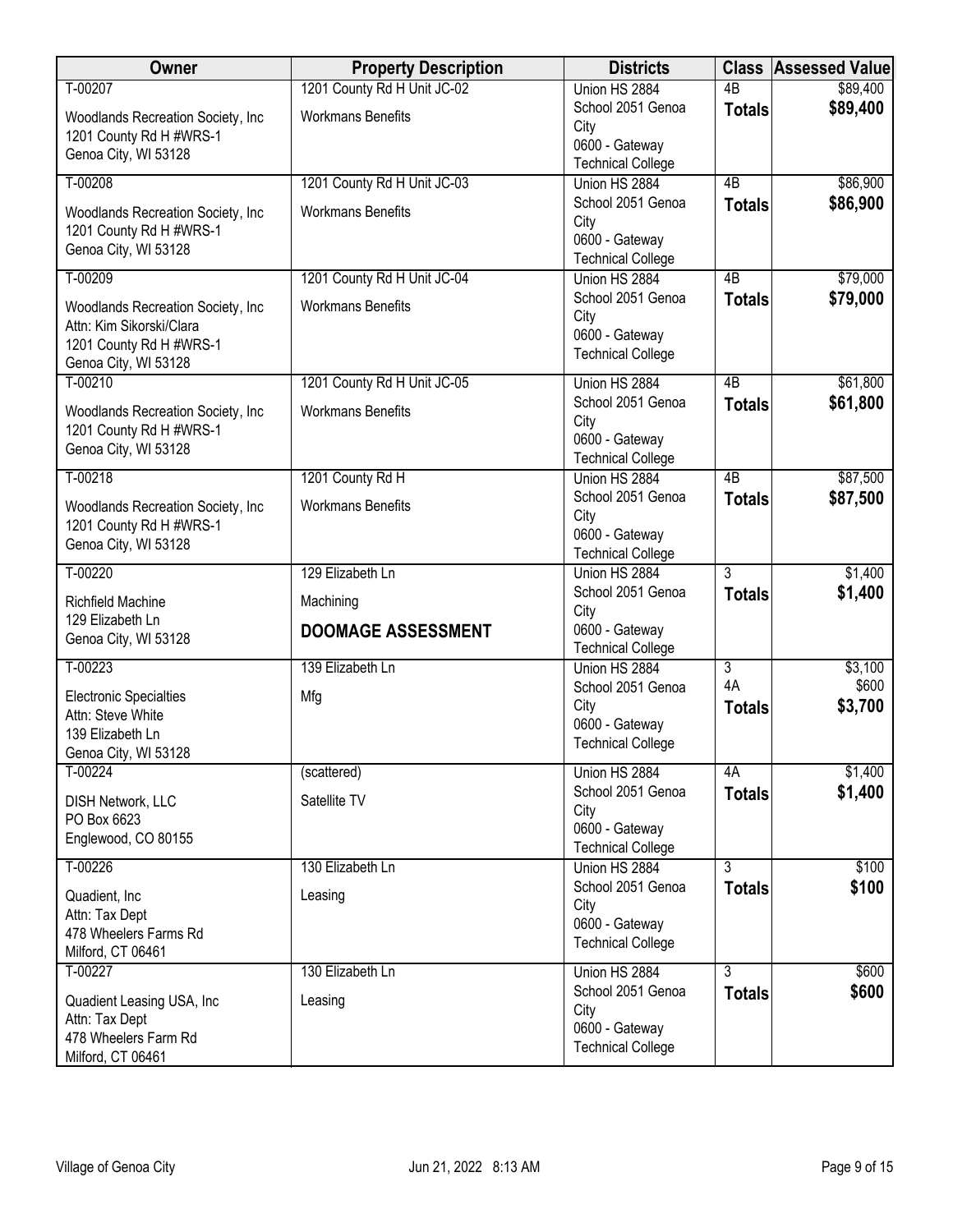| Owner                                    | <b>Property Description</b> | <b>Districts</b>                           |                     | <b>Class Assessed Value</b> |
|------------------------------------------|-----------------------------|--------------------------------------------|---------------------|-----------------------------|
| T-00228                                  | 253 Wild Rose Rd            | Union HS 2884                              | 3                   | \$200                       |
| Custom Granular, Inc                     |                             | School 2051 Genoa                          | 4A                  | \$5,800                     |
| 253 Wild Rose Rd                         | <b>DOOMAGE ASSESSMENT</b>   | City<br>0600 - Gateway                     | <b>Totals</b>       | \$6,000                     |
| Genoa City, WI 53128                     |                             | <b>Technical College</b>                   |                     |                             |
| $T-00231$                                | (scattered)                 | Union HS 2884                              | 4A                  | \$2,600                     |
| DS Services of America, Inc.             | Leasing                     | School 2051 Genoa                          | <b>Totals</b>       | \$2,600                     |
| d.b.a. Primo Water North America         |                             | City                                       |                     |                             |
| 4221 W Boy Scout Blvd                    |                             | 0600 - Gateway                             |                     |                             |
| Tampa, FL 33607                          |                             | <b>Technical College</b>                   |                     |                             |
| T-00248                                  | (scattered)                 | Union HS 2884                              | $\overline{3}$      | \$2,200                     |
| DirecTV, LLC                             | Satellite TV                | School 2051 Genoa                          | <b>Totals</b>       | \$2,200                     |
| Attn: Kroll LLC                          |                             | City<br>0600 - Gateway                     |                     |                             |
| PO Box 2789                              |                             | <b>Technical College</b>                   |                     |                             |
| Addison, TX 75001                        |                             |                                            |                     |                             |
| T-00253                                  | 326 Freeman St              | Union HS 2884<br>School 2051 Genoa         | 4A                  | \$500<br>\$500              |
| K & M Auto Sales & Service, Inc          | Auto Service & Sales        | City                                       | <b>Totals</b>       |                             |
| Attn: Mark Tobias                        |                             | 0600 - Gateway                             |                     |                             |
| 326 Freeman St<br>PO Box 163             |                             | <b>Technical College</b>                   |                     |                             |
| Genoa City, WI 53128-2008                |                             |                                            |                     |                             |
| $T-00255$                                | 263 Wild Rose Rd            | Union HS 2884                              | 4A                  | \$3,800                     |
| Tri-Stone, Inc                           | Marble Pieces, Stone, Etc.  | School 2051 Genoa                          | <b>Totals</b>       | \$3,800                     |
| Attn: Tim Oglesby                        |                             | City                                       |                     |                             |
| 1205 Winged Food Dr                      | <b>DOOMAGE ASSESSMENT</b>   | 0600 - Gateway<br><b>Technical College</b> |                     |                             |
| Twin Lakes, WI 53181-9109                |                             |                                            |                     |                             |
| T-00260                                  | 200 Elizabeth Ln            | Union HS 2884                              | $\overline{3}$      | \$1,200                     |
| <b>Blue Toad Auctions, Inc.</b>          | <b>Auction House</b>        | School 2051 Genoa<br>City                  | 4A<br><b>Totals</b> | \$400<br>\$1,600            |
| Attn: Carolyn Theesfield                 | <b>DOOMAGE ASSESSMENT</b>   | 0600 - Gateway                             |                     |                             |
| 200 Elizabeth Ln<br>Genoa City, WI 53128 |                             | <b>Technical College</b>                   |                     |                             |
| T-00268                                  | 112 Elizabeth Ln            | Union HS 2884                              | 3                   | \$4,300                     |
|                                          |                             | School 2051 Genoa                          | <b>Totals</b>       | \$4,300                     |
| H & R Block, Inc<br>Attn: Joyce Tritz    | Tax Prep                    | City                                       |                     |                             |
| 112 Elizabeth Ln Ste A                   | <b>DOOMAGE ASSESSMENT</b>   | 0600 - Gateway                             |                     |                             |
| Genoa City, WI 53128                     |                             | <b>Technical College</b>                   |                     |                             |
| T-00270                                  | 726 Walworth St Unit 10     | Union HS 2884                              | 4A                  | \$5,000                     |
| Forster Instruments Inc USA              | Manufacturing               | School 2051 Genoa                          | <b>Totals</b>       | \$5,000                     |
| Attn: Steve Osborne                      |                             | City<br>0600 - Gateway                     |                     |                             |
| PO Box 145                               | <b>DOOMAGE ASSESSMENT</b>   | <b>Technical College</b>                   |                     |                             |
| Genoa City, WI 53128-0145                |                             |                                            |                     |                             |
| T-00279                                  | 726 Walworth St Unit 7      | Union HS 2884<br>School 2051 Genoa         | $\overline{3}$      | \$400<br>\$400              |
| Cat Services, Inc                        | Repair Services             | City                                       | <b>Totals</b>       |                             |
| PO Box 697                               |                             | 0600 - Gateway                             |                     |                             |
| Genoa City, WI 53128                     |                             | <b>Technical College</b>                   |                     |                             |
| $T-00285$                                | (scattered)                 | Union HS 2884                              | $\overline{3}$      | \$6,700                     |
| ADT, LLC                                 | Leasing                     | School 2051 Genoa                          | <b>Totals</b>       | \$6,700                     |
| Attn: Prop Tax Dept                      |                             | City<br>0600 - Gateway                     |                     |                             |
| PO Box 54767                             |                             | <b>Technical College</b>                   |                     |                             |
| Lexington, KY 40555                      |                             |                                            |                     |                             |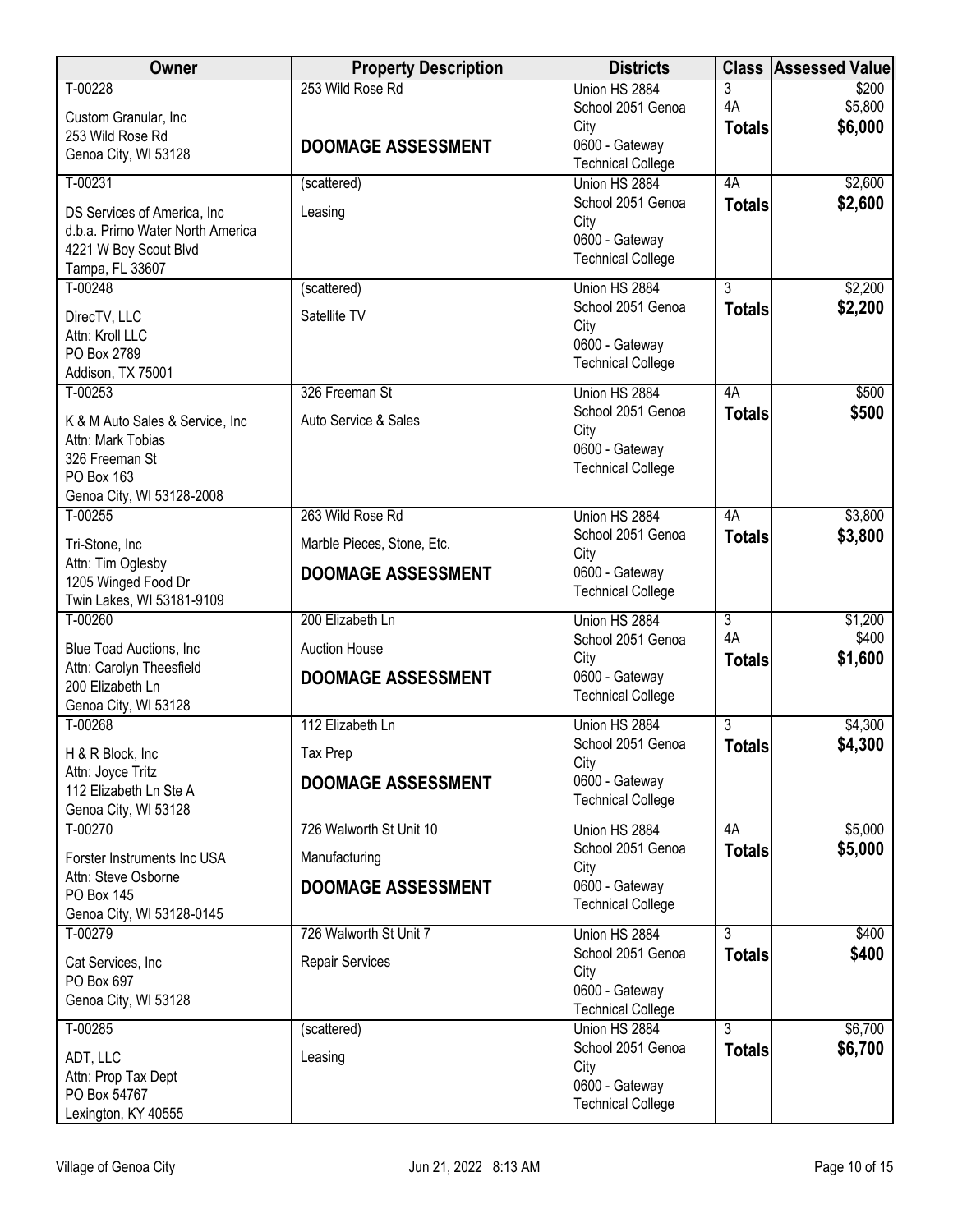| <b>Owner</b>                                                   | <b>Property Description</b> | <b>Districts</b>                           |                      | <b>Class Assessed Value</b> |
|----------------------------------------------------------------|-----------------------------|--------------------------------------------|----------------------|-----------------------------|
| T-00289                                                        | 325 Freeman St              | Union HS 2884<br>School 2051 Genoa         | 3<br>4A              | \$100<br>\$0                |
| Fink, Sandra                                                   |                             | City                                       | <b>Totals</b>        | \$100                       |
| Attn: Sandra Fink<br>9928 Hillandale Rd                        |                             | 0600 - Gateway                             |                      |                             |
| Richmond, IL 60071-9748                                        |                             | <b>Technical College</b>                   |                      |                             |
| T-00295                                                        | 140 Elizabeth Ln            | Union HS 2884                              | $\overline{3}$       | \$1,500                     |
| Snow & Ice Management Services, Inc                            | Snow/Ice Removal            | School 2051 Genoa<br>City                  | <b>Totals</b>        | \$1,500                     |
| Attn: Krzysztof Lenart<br>140 Elizabeth Ln                     | <b>DOOMAGE ASSESSMENT</b>   | 0600 - Gateway                             |                      |                             |
| Genoa City, WI 53128                                           |                             | <b>Technical College</b>                   |                      |                             |
| T-00304                                                        | 202 N Williams Rd           | Union HS 2884                              | $\overline{3}$       | \$5,800                     |
| Herner's Hideaway                                              | Restaurant/Bar              | School 2051 Genoa<br>City                  | 4A                   | \$3,500                     |
| Attn: Tamara & Steve Herner                                    | <b>DOOMAGE ASSESSMENT</b>   | 0600 - Gateway                             | <b>Totals</b>        | \$9,300                     |
| 202 N Williams Rd<br>Genoa City, WI 53128                      |                             | <b>Technical College</b>                   |                      |                             |
| T-00310                                                        | 332 Fellows St              | Union HS 2884                              | $\overline{3}$       | \$4,200                     |
| Great Lakes Coca-Cola Distribution, LLO                        | Wholesale                   | School 2051 Genoa                          | <b>Totals</b>        | \$4,200                     |
| Attn: Reyes Holdings LLC                                       |                             | City<br>0600 - Gateway                     |                      |                             |
| 6250 N River Rd Ste 9000<br>Rosemont, IL 60018                 |                             | <b>Technical College</b>                   |                      |                             |
| T-00315                                                        | 1003 Williams Rd            | Union HS 2884                              | $\overline{3}$       | \$16,400                    |
| 1001 Williams Road, LLC                                        | <b>Truck Services</b>       | School 2051 Genoa                          | 4A                   | \$15,200                    |
| 1001 Williams Rd                                               |                             | City<br>0600 - Gateway                     | <b>Totals</b>        | \$31,600                    |
| Genoa City, WI 53128                                           |                             | <b>Technical College</b>                   |                      |                             |
| T-00323                                                        | 322 Walworth St             | Union HS 2884                              | $\overline{3}$       | \$27,700                    |
| Dolgencorp, LLC                                                | Retail                      | School 2051 Genoa<br>City                  | 4A<br><b>Totals</b>  | \$4,400<br>\$32,100         |
| d.b.a. Dollar General #17613<br>Attn: Corporate Tax Consulting |                             | 0600 - Gateway                             |                      |                             |
| PO Box 503410                                                  |                             | <b>Technical College</b>                   |                      |                             |
| Indianapolis, IN 46256-3410                                    |                             |                                            |                      |                             |
| $T-00324$                                                      | 119 Elizabeth Ln            | Union HS 2884<br>School 2051 Genoa         | $\overline{3}$<br>4A | \$7,300<br>\$36,600         |
| Geneva Surgical Suites, LLC<br>14400 Metcalf Ave               | <b>Medical Services</b>     | City                                       | <b>Totals</b>        | \$43,900                    |
| Overland Park, KS 66223                                        |                             | 0600 - Gateway                             |                      |                             |
| T-00326                                                        | 532 Williams Rd             | <b>Technical College</b><br>Union HS 2884  | $\overline{3}$       | \$24,500                    |
|                                                                | Fabricating                 | School 2051 Genoa                          | <b>Totals</b>        | \$24,500                    |
| United Five Group, LLC<br>d.b.a. Five Star Fabricating         |                             | City                                       |                      |                             |
| PO Box 700                                                     | <b>DOOMAGE ASSESSMENT</b>   | 0600 - Gateway<br><b>Technical College</b> |                      |                             |
| Twin Lakes, WI 53181<br>T-00327                                | 322 Walworth St             | Union HS 2884                              | $\overline{3}$       | \$500                       |
|                                                                |                             | School 2051 Genoa                          | <b>Totals</b>        | \$500                       |
| American Greetings Corp<br>Attn: Tax Department                | Wholesale                   | City                                       |                      |                             |
| One American Blvd                                              |                             | 0600 - Gateway<br><b>Technical College</b> |                      |                             |
| Cleveland, OH 44145<br>T-00329                                 | 229 South Rd                | Union HS 2884                              | $\overline{3}$       | \$3,700                     |
|                                                                |                             | School 2051 Genoa                          | <b>Totals</b>        | \$3,700                     |
| Farmers Bros Co<br>1912 Farmer Brothers Dr                     | Wholesale                   | City                                       |                      |                             |
| Northlake, TX 76262-1857                                       |                             | 0600 - Gateway<br><b>Technical College</b> |                      |                             |
|                                                                |                             |                                            |                      |                             |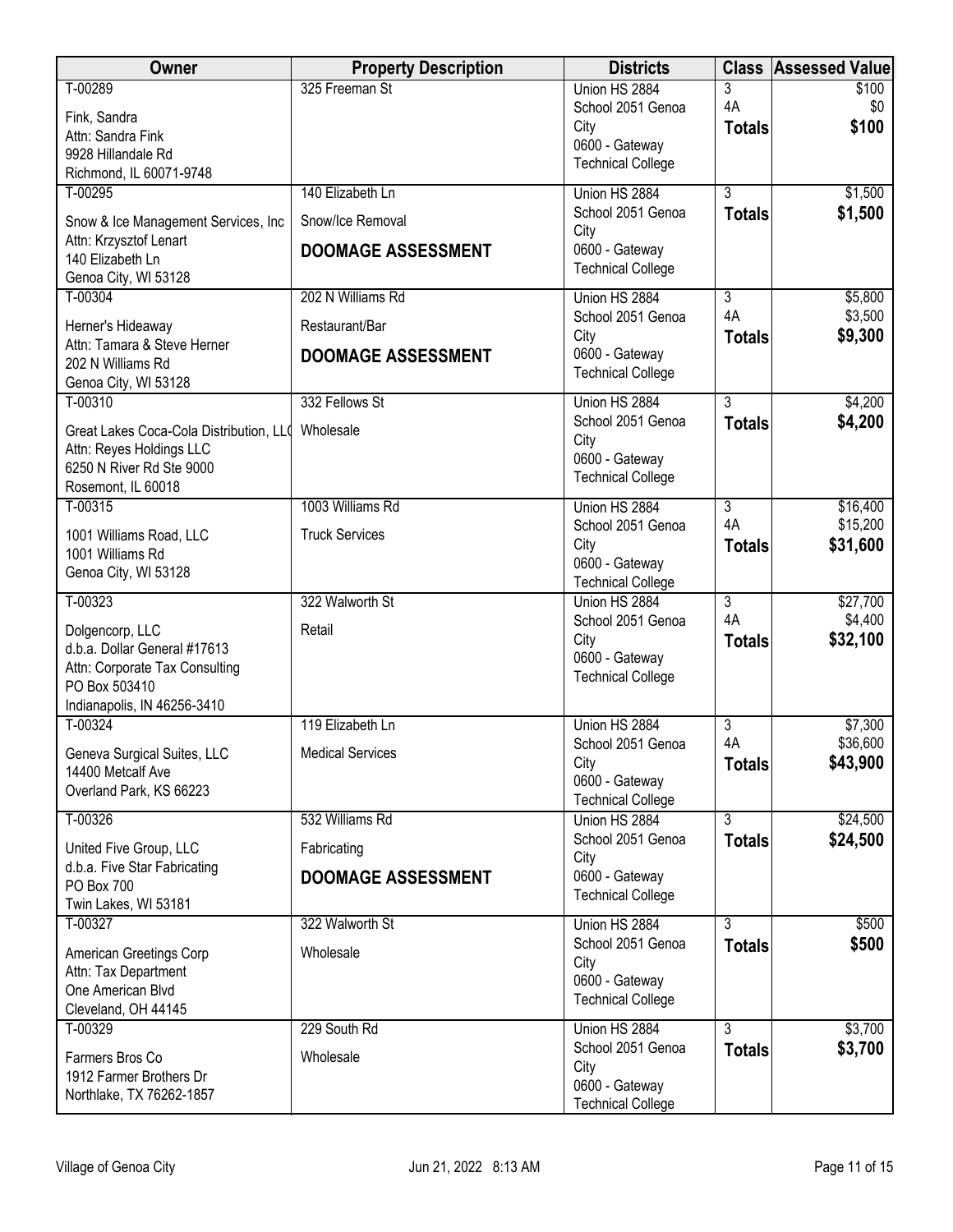| 229 South Rd<br>T-00330<br>Union HS 2884<br>3<br>4A<br>School 2051 Genoa                        | \$4,600          |
|-------------------------------------------------------------------------------------------------|------------------|
|                                                                                                 |                  |
| Genoa City Travel Center, LLC<br>Convenience Store                                              | \$100            |
| City<br><b>Totals</b><br>Attn: David Laurine<br>0600 - Gateway                                  | \$4,700          |
| 11514 Burlington Rd<br><b>Technical College</b>                                                 |                  |
| Richmond, IL 60071<br>322 Walworth St<br>$\overline{3}$                                         |                  |
| T-00331<br>Union HS 2884<br>School 2051 Genoa                                                   | \$300<br>\$300   |
| <b>Totals</b><br>The American Bottling Company<br>Leasing<br>City                               |                  |
| PO Box 1925<br>0600 - Gateway                                                                   |                  |
| Frisco, TX 75034<br><b>Technical College</b>                                                    |                  |
| 322 Walworth St<br>T-00332<br>4A<br>Union HS 2884                                               | $\sqrt{$0}$      |
| School 2051 Genoa<br><b>Totals</b><br>DVD's / Games Rentals<br>Redbox Automated Retail, LLC     | \$0              |
| City<br>PO Box 72210                                                                            |                  |
| 0600 - Gateway<br>Phoenix, AZ 85050<br><b>Technical College</b>                                 |                  |
| 201 Freeman St<br>T-00335<br>$\overline{3}$<br>Union HS 2884                                    | \$11,700         |
| 4A<br>School 2051 Genoa                                                                         | \$100            |
| Retail<br>Resistance Vapor Shop and Lounge<br>City<br><b>Totals</b><br>201 Freeman St           | \$11,800         |
| 0600 - Gateway<br>Genoa City, WI 53128                                                          |                  |
| <b>Technical College</b>                                                                        |                  |
| T-00337<br>206 Walworth St<br>Union HS 2884<br>$\overline{3}$<br>4A                             | \$5,600<br>\$400 |
| School 2051 Genoa<br>La Cocina Genoa City, Inc<br>Restaurant/Bar<br>City                        | \$6,000          |
| <b>Totals</b><br>206 Walworth St<br>0600 - Gateway                                              |                  |
| Genoa City, WI 53125<br><b>Technical College</b>                                                |                  |
| 267 Wild Rose Rd<br>3<br>T-00338<br>Union HS 2884                                               | \$3,000          |
| School 2051 Genoa<br><b>Totals</b><br>Goat Built, Inc                                           | \$3,000          |
| City<br>Attn: Drew Burroughs                                                                    |                  |
| 0600 - Gateway<br><b>DOOMAGE ASSESSMENT</b><br>267 Wild Rose Rd                                 |                  |
| <b>Technical College</b><br>Genoa City, WI 53128                                                |                  |
| 715 Walworth St<br>T-00339<br>Union HS 2884<br>4A                                               | \$800            |
| School 2051 Genoa<br><b>Totals</b><br>Fire House Embroidery, LLC<br>Embroidery                  | \$800            |
| City<br>Attn: Ashley Brown<br>0600 - Gateway                                                    |                  |
| <b>DOOMAGE ASSESSMENT</b><br>521 S 6th St<br><b>Technical College</b>                           |                  |
| Silver Lake, WI 53170-1506                                                                      |                  |
| 625 Walworth St<br>T-00340<br>4A<br>Union HS 2884                                               | \$1,300          |
| School 2051 Genoa<br><b>Totals</b><br><b>HVAC</b><br><b>Airteck Mechanical Services</b><br>City | \$1,300          |
| Attn: Romero Chavez<br>0600 - Gateway<br><b>DOOMAGE ASSESSMENT</b>                              |                  |
| PO Box 274<br><b>Technical College</b>                                                          |                  |
| Genoa City, WI 53128<br>T-00341<br>112 Elizabeth Ln Unit E<br>Union HS 2884<br>4A               | \$1,400          |
| School 2051 Genoa<br><b>Totals</b>                                                              | \$1,400          |
| A Dancers Closet, LLC<br>Retail<br>City                                                         |                  |
| 112 Elizabeth Ln Unit E<br>0600 - Gateway<br>Genoa City, WI 53128                               |                  |
| <b>Technical College</b>                                                                        |                  |
| $T-00342$<br>263 Wild Rose Rd<br>Union HS 2884<br>3                                             | \$12,100         |
| 4A<br>School 2051 Genoa<br>Commercial<br>Stray Voltage, LLC                                     | \$7,000          |
| City<br><b>Totals</b><br>263 Wild Rose Rd<br>0600 - Gateway<br><b>DOOMAGE ASSESSMENT</b>        | \$19,100         |
| Genoa City, WI 53128<br><b>Technical College</b>                                                |                  |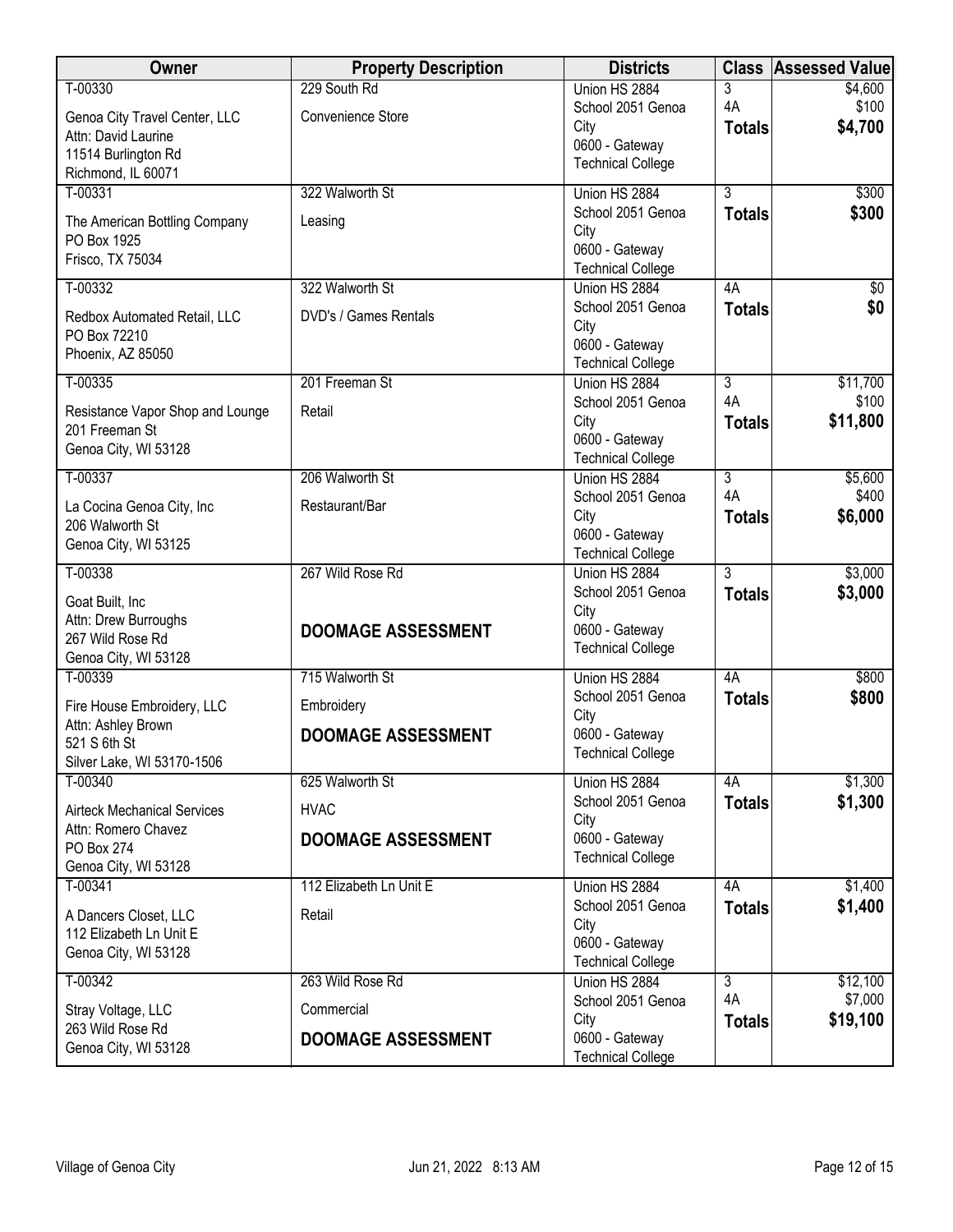| Owner                                                          | <b>Property Description</b> | <b>Districts</b>                           |                     | <b>Class Assessed Value</b> |
|----------------------------------------------------------------|-----------------------------|--------------------------------------------|---------------------|-----------------------------|
| T-00343                                                        | 530 Freeman St              | Union HS 2884                              | 4A                  | \$1,000                     |
| Walter M Horowicz Flooring, Inc                                | Sales & Service             | School 2051 Genoa<br>City                  | <b>Totals</b>       | \$1,000                     |
| 530 Freeman St<br>Genoa City, WI 53128                         | <b>DOOMAGE ASSESSMENT</b>   | 0600 - Gateway<br><b>Technical College</b> |                     |                             |
| T-00344                                                        | 150 Elizabeth Ln            | Union HS 2884                              | 3                   | \$1,900                     |
| De Lage Landen Financial Services, Inc                         | Leasing                     | School 2051 Genoa                          | <b>Totals</b>       | \$1,900                     |
| Attn: Tax Dept.                                                |                             | City<br>0600 - Gateway                     |                     |                             |
| 1111 Old Eagle School Rd<br>Wayne, PA 19087                    |                             | <b>Technical College</b>                   |                     |                             |
| T-00346                                                        | 332 Fellows St              | Union HS 2884                              | $\overline{3}$      | \$1,500                     |
| The Broken Spoke Tavern                                        | Restaurant/Bar              | School 2051 Genoa                          | <b>Totals</b>       | \$1,500                     |
| Attn: Steven Kaminsky & Aaron Aggarav                          | <b>DOOMAGE ASSESSMENT</b>   | City<br>0600 - Gateway                     |                     |                             |
| 332 Fellows Rd<br>Genoa City, WI 53128-2081                    |                             | <b>Technical College</b>                   |                     |                             |
| T-00347                                                        | 202 N Williams Rd           | Union HS 2884                              | $\overline{3}$      | \$1,600                     |
| Wabasha Leasing, LLC                                           | Leasing                     | School 2051 Genoa                          | 4A                  | \$600                       |
| PO Box 80615                                                   | <b>DOOMAGE ASSESSMENT</b>   | City<br>0600 - Gateway                     | <b>Totals</b>       | \$2,200                     |
| Indianapolis, IN 46280                                         |                             | <b>Technical College</b>                   |                     |                             |
| T-00348                                                        | 231 South Rd                | Union HS 2884                              | 4A                  | \$200                       |
| Vitality Foodservice, Inc                                      | Wholesale                   | School 2051 Genoa<br>City                  | <b>Totals</b>       | \$200                       |
| Attn: Property Tax<br>PO Box 330219                            |                             | 0600 - Gateway                             |                     |                             |
| Nashville, TN 37203                                            |                             | <b>Technical College</b>                   |                     |                             |
| T-00349                                                        | 119 Elizabeth Ln            | Union HS 2884                              | 3                   | \$3,600                     |
| De Lage Landen Financial Services, Inc                         | Leasing                     | School 2051 Genoa<br>City                  | <b>Totals</b>       | \$3,600                     |
| Attn: Tax Dept.<br>1111 Old Eagle School Rd                    |                             | 0600 - Gateway                             |                     |                             |
| Wayne, PA 19087                                                |                             | <b>Technical College</b>                   |                     |                             |
| T-00350                                                        | 112 Elizabeth Ln Unit B     | Union HS 2884                              | 3                   | \$4,500                     |
| <b>US Bank National Association</b>                            | Leasing                     | School 2051 Genoa<br>City                  | <b>Totals</b>       | \$4,500                     |
| 1310 Madrid St                                                 |                             | 0600 - Gateway                             |                     |                             |
| Suite 100<br>Marshall, MN 56258                                |                             | <b>Technical College</b>                   |                     |                             |
| T-00351                                                        | 112 Elizabeth Ln Unit B     | Union HS 2884                              | $\overline{3}$      | \$1,200                     |
| Integra Rehab Solutions, LLC                                   | Services                    | School 2051 Genoa<br>City                  | <b>Totals</b>       | \$1,200                     |
| 112 Elizabeth Ln Unit B                                        | <b>DOOMAGE ASSESSMENT</b>   | 0600 - Gateway                             |                     |                             |
| Genoa City, WI 53128-2120                                      |                             | <b>Technical College</b>                   |                     |                             |
| T-00352                                                        | 1201 County Rd H Unit JC-07 | Union HS 2884<br>School 2051 Genoa         | 4B<br><b>Totals</b> | \$63,500<br>\$63,500        |
| Woodlands Recreation Society, Inc.<br>1201 County Road H WRS-1 |                             | City                                       |                     |                             |
| Genoa City, WI 53128                                           |                             | 0600 - Gateway                             |                     |                             |
| T-00353                                                        | 140 Elizabeth Ln            | <b>Technical College</b><br>Union HS 2884  | 4A                  | \$1,000                     |
| Down N' Dirty, LLC                                             | Towing                      | School 2051 Genoa                          | <b>Totals</b>       | \$1,000                     |
| d.b.a. Down N' Dirty Towing                                    |                             | City<br>0600 - Gateway                     |                     |                             |
| Attn: Brandon Lenart                                           | <b>DOOMAGE ASSESSMENT</b>   | <b>Technical College</b>                   |                     |                             |
| 140 Elizabeth Ln<br>Genoa City, WI 53128-2124                  |                             |                                            |                     |                             |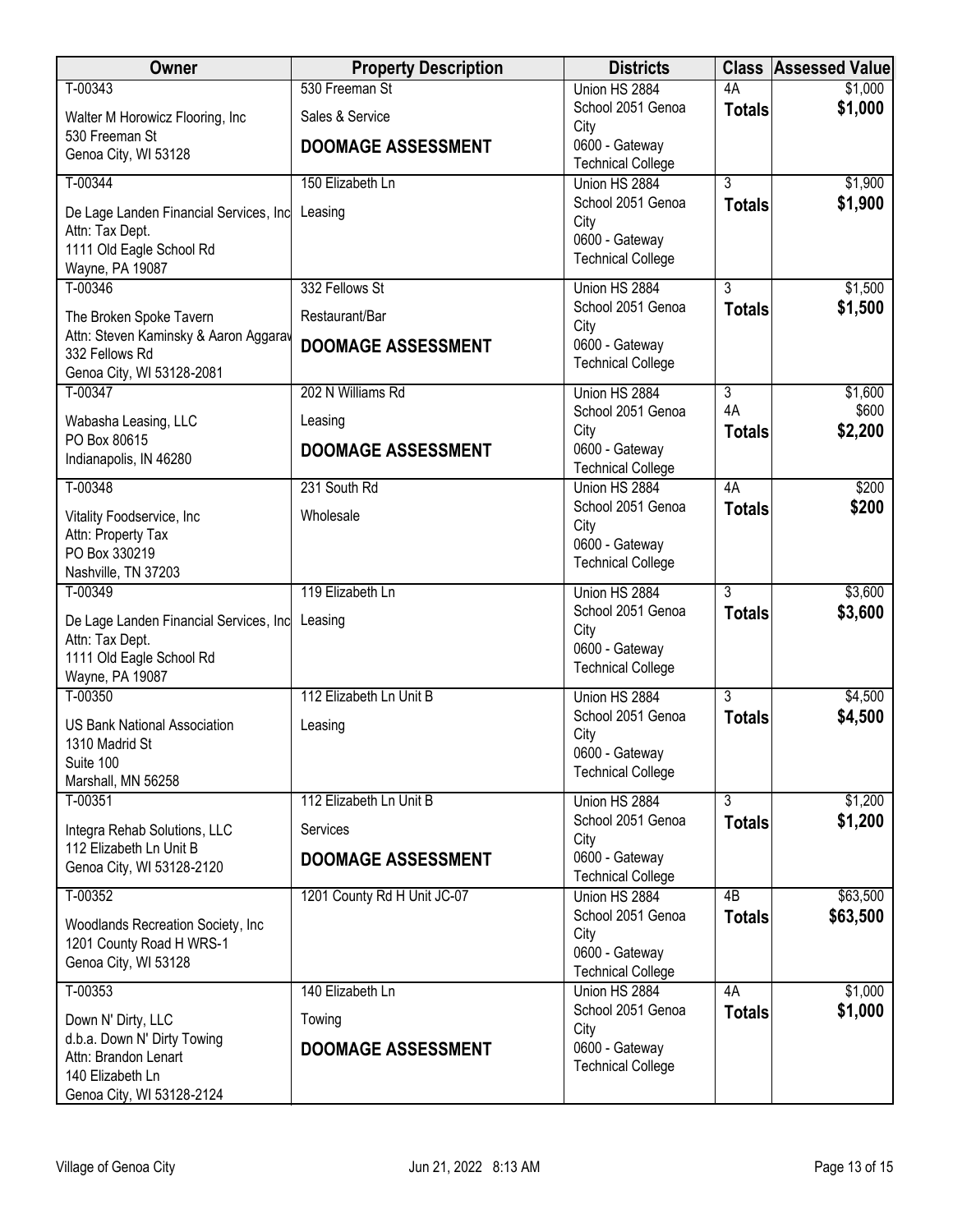| <b>Owner</b>                                                      | <b>Property Description</b> | <b>Districts</b>                           |                    | <b>Class Assessed Value</b> |
|-------------------------------------------------------------------|-----------------------------|--------------------------------------------|--------------------|-----------------------------|
| T-00354                                                           | 140 Elizabeth Ln            | Union HS 2884                              | 4A                 | \$1,000                     |
| Landcare and Lawn Mantenance, Inc                                 | Landscaping                 | School 2051 Genoa<br>City                  | <b>Totals</b>      | \$1,000                     |
| Attn: Kamila Lenart<br>140 Elizabeth Ln                           | <b>DOOMAGE ASSESSMENT</b>   | 0600 - Gateway                             |                    |                             |
| Genoa City, WI 53128-2124                                         |                             | <b>Technical College</b>                   |                    |                             |
| T-00355                                                           | 1019 Williams Rd            | Union HS 2884                              | $\overline{3}$     | \$5,000                     |
| Grand Craft Boats, LLC                                            | Wood Boat Builder           | School 2051 Genoa<br>City                  | <b>Totals</b>      | \$5,000                     |
| Attn: Patrick & Rose Gallagher                                    | <b>DOOMAGE ASSESSMENT</b>   | 0600 - Gateway                             |                    |                             |
| N1915 Beach Rd<br>Lake Geneva, WI 53147-4125                      |                             | <b>Technical College</b>                   |                    |                             |
| T-00356                                                           | 726 Walworth St Unit 8      | Union HS 2884                              | 4A                 | \$2,000                     |
| Traffice Jam Speed Shop, LLC                                      | Auto Restoration            | School 2051 Genoa                          | <b>Totals</b>      | \$2,000                     |
| Attn: Rober J Yonkee                                              | <b>DOOMAGE ASSESSMENT</b>   | City<br>0600 - Gateway                     |                    |                             |
| PO Box 8<br>Genoa City, WI 53128-0008                             |                             | <b>Technical College</b>                   |                    |                             |
| T-00357                                                           | 726 Walworth St Unit 10     | Union HS 2884                              | $\overline{3}$     | \$2,500                     |
| Vehicle Controls, LLC                                             | Sales                       | School 2051 Genoa                          | <b>Totals</b>      | \$2,500                     |
| Attn: Steve Osborne                                               | <b>DOOMAGE ASSESSMENT</b>   | City<br>0600 - Gateway                     |                    |                             |
| PO Box 145<br>Genoa City, WI 53128-0145                           |                             | <b>Technical College</b>                   |                    |                             |
| T-00358                                                           | (scattered)                 | Union HS 2884                              | $\overline{3}$     | \$100                       |
| <b>ADT Commerical LLC</b>                                         | Leasing                     | School 2051 Genoa                          | <b>Totals</b>      | \$100                       |
| PO Box 54767                                                      |                             | City<br>0600 - Gateway                     |                    |                             |
| Lexington, KY 40555                                               |                             | <b>Technical College</b>                   |                    |                             |
| T-00359                                                           | 407 Walworth St             | Union HS 2884                              | $\overline{3}$     | \$2,300                     |
| Navitas Credit Corp                                               | Leasing                     | School 2051 Genoa<br>City                  | <b>Totals</b>      | \$2,300                     |
| Attn: Property Tax Dept<br>303 Fellowship Rd                      |                             | 0600 - Gateway                             |                    |                             |
| Ste 310                                                           |                             | <b>Technical College</b>                   |                    |                             |
| Mount Laurel, NJ 08054                                            |                             |                                            |                    |                             |
| T-00360                                                           | 1045 Williams Rd            | Union HS 2884<br>School 2051 Genoa         | 3<br><b>Totals</b> | \$5,800<br>\$5,800          |
| De Lage Landen Financial Services, Inc Leasing<br>Attn: Tax Dept. |                             | City                                       |                    |                             |
| 1111 Old Eagle School Rd                                          |                             | 0600 - Gateway<br><b>Technical College</b> |                    |                             |
| Wayne, PA 19087                                                   |                             |                                            |                    |                             |
| T-00361                                                           | 332 Fellows St              | Union HS 2884<br>School 2051 Genoa         | 3<br><b>Totals</b> | \$1,900<br>\$1,900          |
| NuCO2 Supply LLC<br>Attn: Tax Dept                                | Leasing                     | City                                       |                    |                             |
| 10 Riverview Dr                                                   |                             | 0600 - Gateway                             |                    |                             |
| Danbury, CT 06810                                                 |                             | <b>Technical College</b>                   |                    |                             |
| T-00362                                                           | 1039 Williams Rd            | Union HS 2884<br>School 2051 Genoa         | 4A                 | \$300<br>\$300              |
| Quench USA Inc<br>PO Box 5166                                     | Leasing                     | City                                       | <b>Totals</b>      |                             |
| Oak Brook, IL 60522-5166                                          |                             | 0600 - Gateway                             |                    |                             |
| T-00363                                                           | 119 Elizabeth Ln            | <b>Technical College</b><br>Union HS 2884  | 3                  | \$900                       |
| <b>Stryker Corporation-Neptune</b>                                | Leasing                     | School 2051 Genoa                          | <b>Totals</b>      | \$900                       |
| Attn: Crowe LLP                                                   |                             | City                                       |                    |                             |
| PO Box 7                                                          |                             | 0600 - Gateway<br><b>Technical College</b> |                    |                             |
| South Bend, IN 46624-0007                                         |                             |                                            |                    |                             |